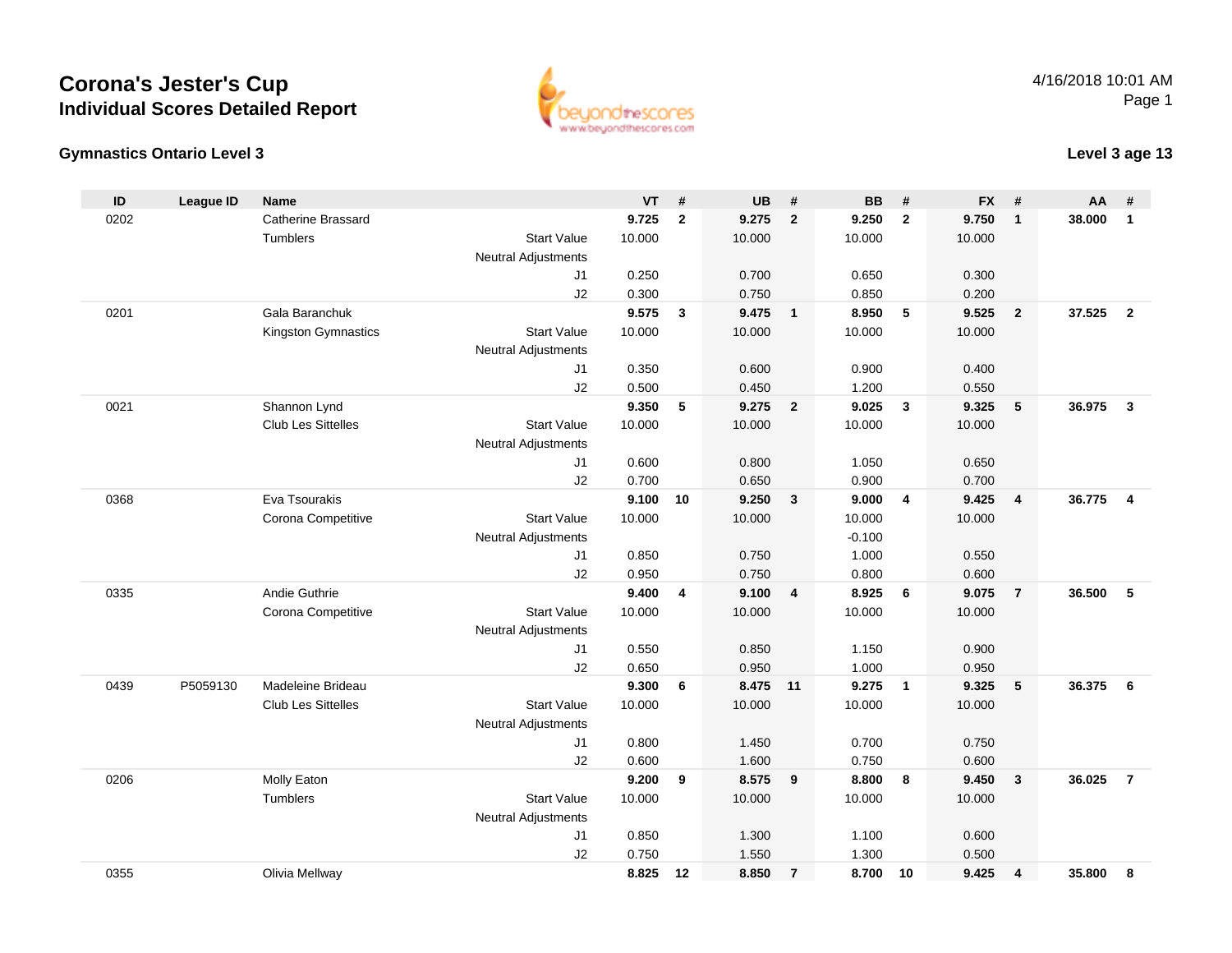

|      | Corona Competitive            | <b>Start Value</b><br><b>Neutral Adjustments</b> | 10.000 |                | 10.000 |    | 10.000 |                | 10.000 |                  |           |     |
|------|-------------------------------|--------------------------------------------------|--------|----------------|--------|----|--------|----------------|--------|------------------|-----------|-----|
|      |                               | J1                                               | 1.150  |                | 1.200  |    | 1.350  |                | 0.500  |                  |           |     |
|      |                               | J2                                               | 1.200  |                | 1.100  |    | 1.250  |                | 0.650  |                  |           |     |
| 0057 | Isabelle Bonner               |                                                  | 9.025  | 11             | 8.975  | 5  | 8.750  | 9              | 9.025  | 8                | 35.775    | - 9 |
|      | <b>Hearts Gymnastics Club</b> | <b>Start Value</b>                               | 10.000 |                | 10.000 |    | 10.000 |                | 10.000 |                  |           |     |
|      |                               | <b>Neutral Adjustments</b>                       |        |                |        |    |        |                |        |                  |           |     |
|      |                               | J1                                               | 1.050  |                | 1.050  |    | 1.250  |                | 0.950  |                  |           |     |
|      |                               | J2                                               | 0.900  |                | 1.000  |    | 1.250  |                | 1.000  |                  |           |     |
| 0351 | Lindsey McBain                |                                                  | 9.225  | 8              | 8.725  | 8  | 8.825  | $\overline{7}$ | 8.950  | 9                | 35.725    | 10  |
|      | Corona Competitive            | <b>Start Value</b>                               | 10.000 |                | 10.000 |    | 10.000 |                | 10.000 |                  |           |     |
|      |                               | <b>Neutral Adjustments</b>                       |        |                |        |    |        |                |        |                  |           |     |
|      |                               | J1                                               | 0.750  |                | 1.200  |    | 1.250  |                | 1.000  |                  |           |     |
|      |                               | J2                                               | 0.800  |                | 1.350  |    | 1.100  |                | 1.100  |                  |           |     |
| 0354 | Abby Mechura                  |                                                  | 9.275  | $\overline{7}$ | 8.525  | 10 | 8.600  | 11             | 9.200  | $6\phantom{.0}6$ | 35.600 11 |     |
|      | Corona Competitive            | <b>Start Value</b>                               | 10.000 |                | 10.000 |    | 10.000 |                | 10.000 |                  |           |     |
|      |                               | <b>Neutral Adjustments</b>                       |        |                |        |    |        |                |        |                  |           |     |
|      |                               | J1                                               | 0.800  |                | 1.350  |    | 1.400  |                | 0.800  |                  |           |     |
|      |                               | J2                                               | 0.650  |                | 1.600  |    | 1.400  |                | 0.800  |                  |           |     |
| 0420 | Alana Johnson                 |                                                  | 9.025  | 11             | 8.950  | 6  | 8.325  | 12             | 9.200  | 6                | 35.500 12 |     |
|      | Xperience                     | <b>Start Value</b>                               | 10.000 |                | 10.000 |    | 10.000 |                | 10.000 |                  |           |     |
|      |                               | <b>Neutral Adjustments</b>                       |        |                |        |    |        |                |        |                  |           |     |
|      |                               | J1                                               | 1.050  |                | 1.050  |    | 1.600  |                | 0.700  |                  |           |     |
|      |                               | J2                                               | 0.900  |                | 1.050  |    | 1.750  |                | 0.900  |                  |           |     |
| 0332 | Yasmine Elsahli               |                                                  | 9.775  | $\mathbf{1}$   | 8.325  | 12 | 6.625  | 13             | 8.950  | 9                | 33.675 13 |     |
|      | Corona Competitive            | <b>Start Value</b>                               | 10.000 |                | 10.000 |    | 10.000 |                | 10.000 |                  |           |     |
|      |                               | <b>Neutral Adjustments</b>                       |        |                |        |    |        |                |        |                  |           |     |
|      |                               | J <sub>1</sub>                                   | 0.250  |                | 1.600  |    | 3.450  |                | 1.150  |                  |           |     |
|      |                               | J2                                               | 0.200  |                | 1.750  |    | 3.300  |                | 0.950  |                  |           |     |

#### **Gymnastics Ontario Level 3**

**Level 3 age 15+**

| ID   | League ID | <b>Name</b>   |                            | <b>VT</b> | # | <b>UB</b> | #            | <b>BB</b> | - # | <b>FX</b> | - # | <b>AA</b> | -# |
|------|-----------|---------------|----------------------------|-----------|---|-----------|--------------|-----------|-----|-----------|-----|-----------|----|
| 0215 |           | Maddy Coulson |                            | 9.550     | 3 | 9.550     |              | 9.800     |     | 9.525     | - 3 | 38.425    |    |
|      |           | Tumblers      | <b>Start Value</b>         | 10.000    |   | 10.000    |              | 10.000    |     | 10.000    |     |           |    |
|      |           |               | <b>Neutral Adjustments</b> |           |   |           |              |           |     |           |     |           |    |
|      |           |               | J1                         | 0.500     |   | 0.450     |              | 0.100     |     | 0.400     |     |           |    |
|      |           |               | J2                         | 0.400     |   | 0.450     |              | 0.300     |     | 0.550     |     |           |    |
| 0401 |           | Josie Brooks  |                            | 9.575     | 2 | 9.350     | $\mathbf{2}$ | 9.125     | -5  | 9.425     | - 4 | 37.475    |    |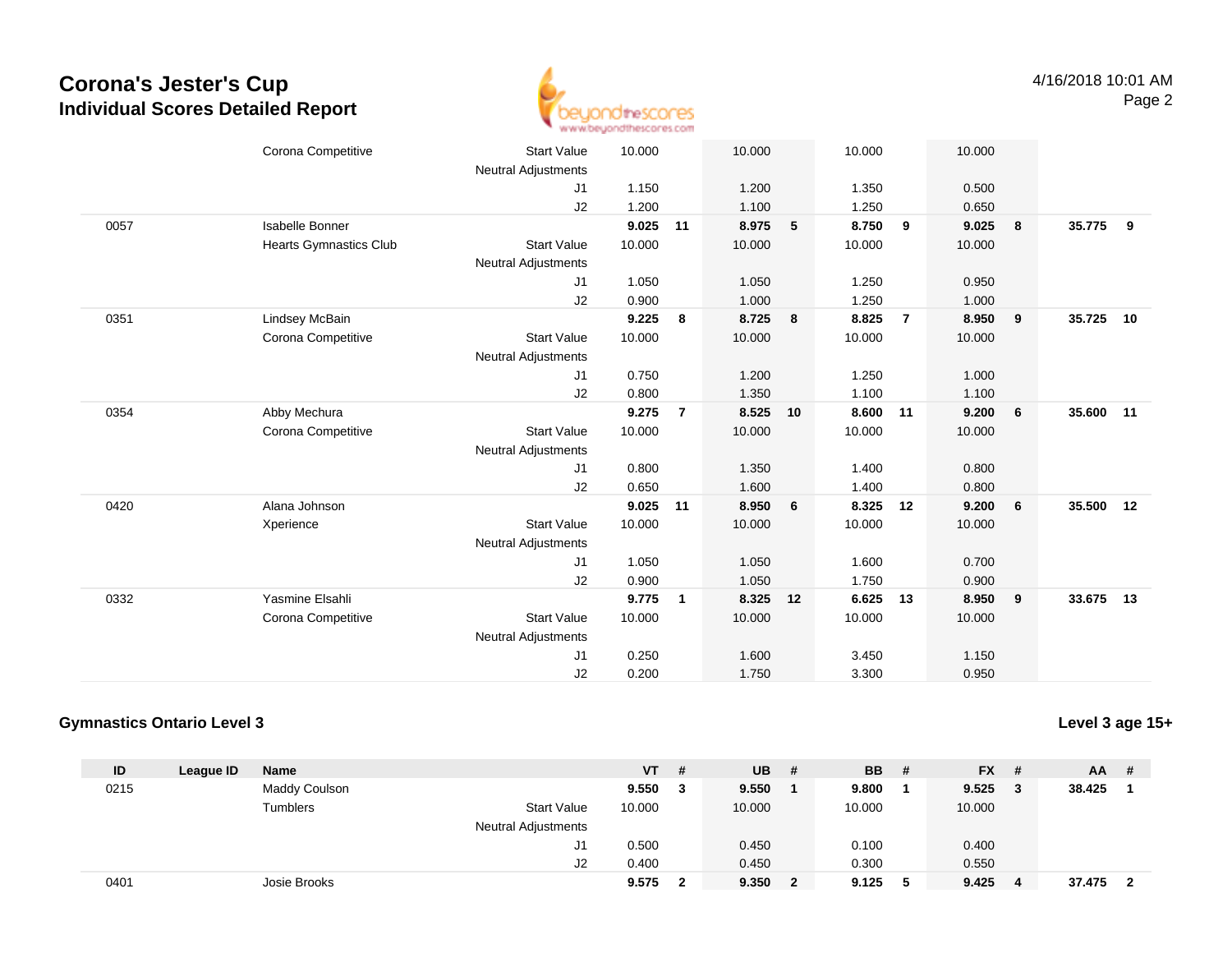

|      | <b>Ottawa Gymnastics Centre</b> | <b>Start Value</b>         | 10.000   |                | 10.000 |                | 10.000   |                         | 10.000 |                         |           |                |
|------|---------------------------------|----------------------------|----------|----------------|--------|----------------|----------|-------------------------|--------|-------------------------|-----------|----------------|
|      |                                 | <b>Neutral Adjustments</b> |          |                |        |                | $-0.100$ |                         |        |                         |           |                |
|      |                                 | J1                         | 0.350    |                | 0.600  |                | 0.700    |                         | 0.550  |                         |           |                |
|      |                                 | J2                         | 0.500    |                | 0.700  |                | 0.850    |                         | 0.600  |                         |           |                |
| 0397 | <b>Avery Bendell</b>            |                            | 9.625    | $\overline{1}$ | 8.900  | 5              | 9.100    | 6                       | 9.725  | $\overline{\mathbf{1}}$ | 37.350    | $\mathbf{3}$   |
|      | <b>Ottawa Gymnastics Centre</b> | <b>Start Value</b>         | 10.000   |                | 10.000 |                | 10.000   |                         | 10.000 |                         |           |                |
|      |                                 | <b>Neutral Adjustments</b> |          |                |        |                | $-0.100$ |                         |        |                         |           |                |
|      |                                 | J1                         | 0.350    |                | 1.100  |                | 0.700    |                         | 0.300  |                         |           |                |
|      |                                 | J2                         | 0.400    |                | 1.100  |                | 0.900    |                         | 0.250  |                         |           |                |
| 0405 | Katia Koziel Ly                 |                            | 9.200    | 9              | 9.350  | $\overline{2}$ | 9.200    | $\overline{4}$          | 9.525  | $\overline{\mathbf{3}}$ | 37.275    | $\overline{4}$ |
|      | <b>Ottawa Gymnastics Centre</b> | <b>Start Value</b>         | 10.000   |                | 10.000 |                | 10.000   |                         | 10.000 |                         |           |                |
|      |                                 | <b>Neutral Adjustments</b> |          |                |        |                | $-0.100$ |                         |        |                         |           |                |
|      |                                 | J1                         | 0.750    |                | 0.600  |                | 0.700    |                         | 0.500  |                         |           |                |
|      |                                 | J2                         | 0.850    |                | 0.700  |                | 0.700    |                         | 0.450  |                         |           |                |
| 0199 | Mariana Matos                   |                            | 9.525    | 4              | 8.950  | 4              | 9.425    | $\overline{\mathbf{3}}$ | 9.275  | 6                       | 37.175 5  |                |
|      | Kingston Gymnastics             | <b>Start Value</b>         | 10.000   |                | 10.000 |                | 10.000   |                         | 10.000 |                         |           |                |
|      |                                 | Neutral Adjustments        |          |                |        |                |          |                         |        |                         |           |                |
|      |                                 | J1                         | 0.500    |                | 1.100  |                | 0.600    |                         | 0.650  |                         |           |                |
|      |                                 | J2                         | 0.450    |                | 1.000  |                | 0.550    |                         | 0.800  |                         |           |                |
| 0383 | <b>Shannon Morrison</b>         |                            | 9.400    | $\sqrt{5}$     | 8.450  | 9              | 9.475    | $\overline{\mathbf{2}}$ | 9.625  | $\overline{2}$          | 36.950    | 6              |
|      | <b>Ottawa Gymnastics Centre</b> | <b>Start Value</b>         | 10.000   |                | 10.000 |                | 10.000   |                         | 10.000 |                         |           |                |
|      |                                 | <b>Neutral Adjustments</b> |          |                |        |                |          |                         |        |                         |           |                |
|      |                                 | J1                         | 0.500    |                | 1.400  |                | 0.400    |                         | 0.400  |                         |           |                |
|      |                                 | J2                         | 0.700    |                | 1.700  |                | 0.650    |                         | 0.350  |                         |           |                |
| 0380 | Aletha Astle                    |                            | 9.325    | 6              | 9.250  | $\mathbf{3}$   | 8.600    | $\overline{7}$          | 9.300  | 5                       | 36.475    | $\overline{7}$ |
|      | <b>Ottawa Gymnastics Centre</b> | <b>Start Value</b>         | 10.000   |                | 10.000 |                | 10.000   |                         | 10.000 |                         |           |                |
|      |                                 | Neutral Adjustments        |          |                |        |                | $-0.100$ |                         |        |                         |           |                |
|      |                                 | J1                         | 0.750    |                | 0.800  |                | 1.200    |                         | 0.750  |                         |           |                |
|      |                                 | J2                         | 0.600    |                | 0.700  |                | 1.400    |                         | 0.650  |                         |           |                |
| 0109 | Lisa Whitehurst                 |                            | 9.300    | $\overline{7}$ | 8.650  | $\overline{7}$ | 9.200    | $\overline{4}$          | 8.675  | 9                       | 35.825    | 8              |
|      | <b>GCGC Gymnastics</b>          | <b>Start Value</b>         | 10.000   |                | 10.000 |                | 10.000   |                         | 10.000 |                         |           |                |
|      |                                 | <b>Neutral Adjustments</b> |          |                |        |                |          |                         |        |                         |           |                |
|      |                                 | J1                         | 0.800    |                | 1.400  |                | 0.700    |                         | 1.350  |                         |           |                |
|      |                                 | J2                         | 0.600    |                | 1.300  |                | 0.900    |                         | 1.300  |                         |           |                |
| 0051 | <b>Bethany Choy</b>             |                            | 8.925    | 10             | 8.750  | 6              | 8.550    | 8                       | 9.200  | $\overline{7}$          | 35.425    | 9              |
|      | <b>Hearts Gymnastics Club</b>   | <b>Start Value</b>         | 10.000   |                | 10.000 |                | 10.000   |                         | 10.000 |                         |           |                |
|      |                                 | <b>Neutral Adjustments</b> |          |                |        |                |          |                         |        |                         |           |                |
|      |                                 | J1                         | 1.100    |                | 1.300  |                | 1.300    |                         | 0.700  |                         |           |                |
|      |                                 | J2                         | 1.050    |                | 1.200  |                | 1.600    |                         | 0.900  |                         |           |                |
| 0344 | Lilah Krause                    |                            | 8.675 11 |                | 8.450  | 9              | 8.150    | 9                       | 8.750  | 8                       | 34.025 10 |                |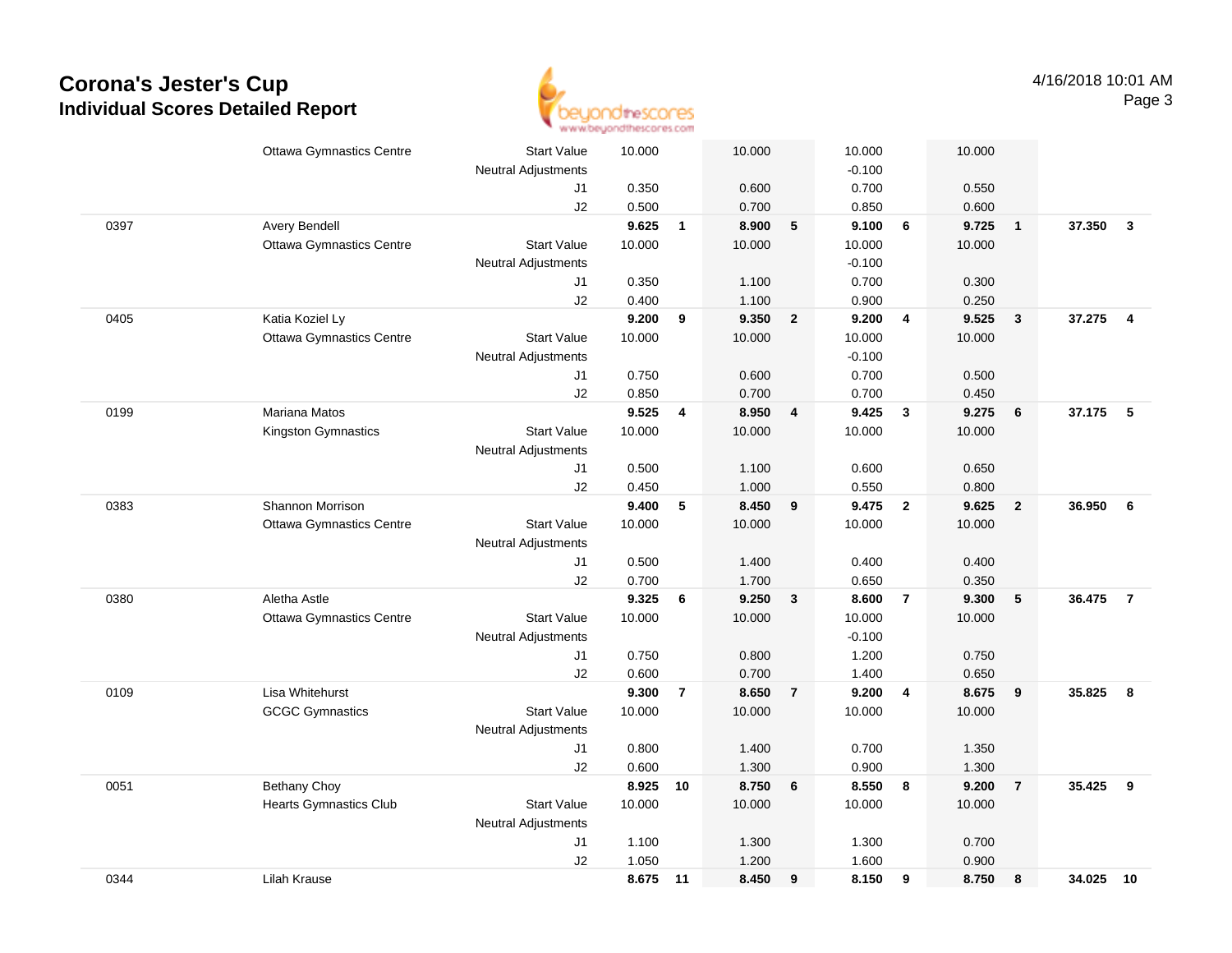

4/16/2018 10:01 AMPage 4

|      | Corona Competitive | <b>Start Value</b><br><b>Neutral Adjustments</b> | 10.000  | 10.000  | 10.000          | 10.000          |              |
|------|--------------------|--------------------------------------------------|---------|---------|-----------------|-----------------|--------------|
|      |                    | J1                                               | .400    | 1.600   | 1.700           | 1.200           |              |
|      |                    | J2                                               | .250    | 1.500   | 2.000           | 1.300           |              |
| 0317 | Saige Boston       |                                                  | 9.275 8 | 8.475 8 | X.XXX<br>$\sim$ | X.XXX<br>$\sim$ | 17.750<br>11 |
|      | Corona Competitive | <b>Start Value</b>                               | 10.000  | 10.000  |                 |                 |              |
|      |                    | <b>Neutral Adjustments</b>                       |         |         |                 |                 |              |
|      |                    | J1                                               | 0.700   | 1.450   |                 |                 |              |
|      |                    | J2                                               | 0.750   | 1.600   |                 |                 |              |

#### **Gymnastics Ontario Level 3**

| ID   | League ID | <b>Name</b>               |                            | <b>VT</b> | #              | <b>UB</b> | #              | <b>BB</b> | #                       | <b>FX</b> | #              | <b>AA</b> | #              |
|------|-----------|---------------------------|----------------------------|-----------|----------------|-----------|----------------|-----------|-------------------------|-----------|----------------|-----------|----------------|
| 0298 |           | Ella Juliette Meyer       |                            | 9.775     | $\overline{2}$ | 9.375     | $\overline{2}$ | 9.475     | $\mathbf 1$             | 9.625     | 3              | 38.250    | 1              |
|      |           | Corona Competitive        | <b>Start Value</b>         | 10.000    |                | 10.000    |                | 10.000    |                         | 10.000    |                |           |                |
|      |           |                           | <b>Neutral Adjustments</b> |           |                |           |                |           |                         |           |                |           |                |
|      |           |                           | J1                         | 0.250     |                | 0.550     |                | 0.550     |                         | 0.350     |                |           |                |
|      |           |                           | J2                         | 0.200     |                | 0.700     |                | 0.500     |                         | 0.400     |                |           |                |
| 0269 |           | Sofia Singhal             |                            | 9.625     | 5              | 9.450     | $\overline{1}$ | 9.225     | $\overline{2}$          | 9.775     | $\mathbf{1}$   | 38.075    | $\overline{2}$ |
|      |           | Corona Competitive        | <b>Start Value</b>         | 10.000    |                | 10.000    |                | 10.000    |                         | 10.000    |                |           |                |
|      |           |                           | <b>Neutral Adjustments</b> |           |                |           |                |           |                         |           |                |           |                |
|      |           |                           | J <sub>1</sub>             | 0.450     |                | 0.600     |                | 0.750     |                         | 0.250     |                |           |                |
|      |           |                           | J2                         | 0.300     |                | 0.500     |                | 0.800     |                         | 0.200     |                |           |                |
| 0303 |           | Olivia Shanley            |                            | 9.675     | 3              | 9.200     | $\mathbf{3}$   | 8.850     | 4                       | 9.675     | $\overline{2}$ | 37.400    | $\mathbf{3}$   |
|      |           | Corona Competitive        | <b>Start Value</b>         | 10.000    |                | 10.000    |                | 10.000    |                         | 10.000    |                |           |                |
|      |           |                           | <b>Neutral Adjustments</b> |           |                |           |                |           |                         |           |                |           |                |
|      |           |                           | J1                         | 0.400     |                | 0.750     |                | 1.050     |                         | 0.300     |                |           |                |
|      |           |                           | J2                         | 0.250     |                | 0.850     |                | 1.250     |                         | 0.350     |                |           |                |
| 0003 |           | Maia Ford                 |                            | 9.600     | 6              | 8.800     | 6              | 8.800     | 5                       | 9.550     | $\overline{4}$ | 36.750    | 4              |
|      |           | <b>Club Les Sittelles</b> | <b>Start Value</b>         | 10.000    |                | 10.000    |                | 10.000    |                         | 10.000    |                |           |                |
|      |           |                           | <b>Neutral Adjustments</b> |           |                |           |                |           |                         |           |                |           |                |
|      |           |                           | J1                         | 0.500     |                | 1.250     |                | 1.250     |                         | 0.500     |                |           |                |
|      |           |                           | J2                         | 0.300     |                | 1.150     |                | 1.150     |                         | 0.400     |                |           |                |
| 0307 |           | Michelle Sosa             |                            | 9.350     | $\overline{7}$ | 8.900     | 5              | 8.975     | $\overline{\mathbf{3}}$ | 9.450     | 6              | 36.675    | 5              |
|      |           | Corona Competitive        | <b>Start Value</b>         | 10.000    |                | 10.000    |                | 10.000    |                         | 10.000    |                |           |                |
|      |           |                           | <b>Neutral Adjustments</b> |           |                |           |                |           |                         |           |                |           |                |
|      |           |                           | J <sub>1</sub>             | 0.750     |                | 1.050     |                | 1.000     |                         | 0.500     |                |           |                |
|      |           |                           | J2                         | 0.550     |                | 1.150     |                | 1.050     |                         | 0.600     |                |           |                |
| 0247 |           | Neve Vom Scheidt          |                            | 9.650     | 4              | 9.200     | $\mathbf{3}$   | 8.025     | 9                       | 9.175     | 10             | 36.050    | 6              |
|      |           |                           |                            |           |                |           |                |           |                         |           |                |           |                |

### **Level 3 Age 9 A**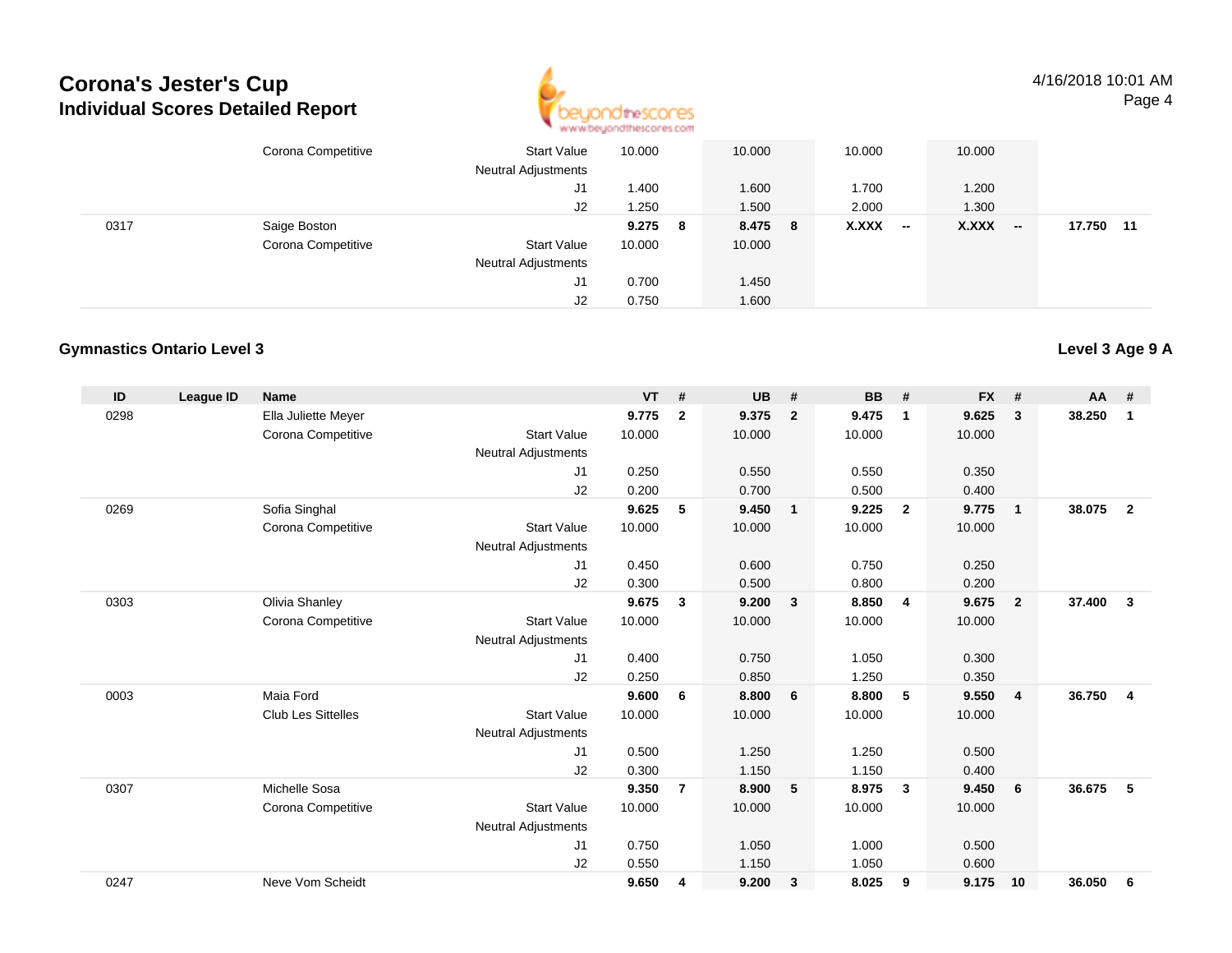

|      | Kanata GymnoSphere              | <b>Start Value</b><br><b>Neutral Adjustments</b> | 10.000 |              | 10.000   |                         | 10.000   |                | 10.000   |                |        |                |
|------|---------------------------------|--------------------------------------------------|--------|--------------|----------|-------------------------|----------|----------------|----------|----------------|--------|----------------|
|      |                                 | J1                                               | 0.400  |              | 0.850    |                         | 2.000    |                | 0.750    |                |        |                |
|      |                                 | J2                                               | 0.300  |              | 0.750    |                         | 1.950    |                | 0.900    |                |        |                |
| 0268 | Avery Adams                     |                                                  | 9.200  | 8            | 8.750    | $\overline{7}$          | 8.650    | $\overline{7}$ | 9.325    | $\overline{7}$ | 35.925 | $\overline{7}$ |
|      | Corona Competitive              | <b>Start Value</b>                               | 10.000 |              | 10.000   |                         | 10.000   |                | 10.000   |                |        |                |
|      |                                 | <b>Neutral Adjustments</b>                       |        |              |          |                         |          |                |          |                |        |                |
|      |                                 | J1                                               | 0.800  |              | 1.300    |                         | 1.350    |                | 0.650    |                |        |                |
|      |                                 | J2                                               | 0.800  |              | 1.200    |                         | 1.350    |                | 0.700    |                |        |                |
| 0105 | Emma Leblanc                    |                                                  | 9.200  | 8            | 8.625    | 8                       | 8.700    | 6              | 9.300    | 8              | 35.825 | 8              |
|      | <b>GCGC Gymnastics</b>          | <b>Start Value</b>                               | 10.000 |              | 10.000   |                         | 10.000   |                | 10.000   |                |        |                |
|      |                                 | <b>Neutral Adjustments</b>                       |        |              |          |                         |          |                |          |                |        |                |
|      |                                 | J1                                               | 0.850  |              | 1.300    |                         | 1.400    |                | 0.600    |                |        |                |
|      |                                 | J2                                               | 0.750  |              | 1.450    |                         | 1.200    |                | 0.800    |                |        |                |
| 0400 | Ella House                      |                                                  | 9.850  | $\mathbf{1}$ | 8.525    | 9                       | 8.075    | 8              | 9.250    | 9              | 35.700 | 9              |
|      | <b>Ottawa Gymnastics Centre</b> | <b>Start Value</b>                               | 10.000 |              | 10.000   |                         | 10.000   |                | 10.000   |                |        |                |
|      |                                 | <b>Neutral Adjustments</b>                       |        |              |          |                         | $-0.100$ |                |          |                |        |                |
|      |                                 | J1                                               | 0.200  |              | 1.450    |                         | 1.900    |                | 0.700    |                |        |                |
|      |                                 | J2                                               | 0.100  |              | 1.500    |                         | 1.750    |                | 0.800    |                |        |                |
| 0155 | Anna Welner                     |                                                  | 9.650  | 4            | 9.000    | $\overline{\mathbf{4}}$ | 7.000    | 12             | 9.250    | 9              | 34.900 | 10             |
|      | Olympia Gymnastics              | <b>Start Value</b>                               | 10.000 |              | 10.000   |                         | 10.000   |                | 10.000   |                |        |                |
|      |                                 | <b>Neutral Adjustments</b>                       |        |              |          |                         | $-0.100$ |                |          |                |        |                |
|      |                                 | J1                                               | 0.350  |              | 1.150    |                         | 2.900    |                | 0.700    |                |        |                |
|      |                                 | J2                                               | 0.350  |              | 0.850    |                         | 2.900    |                | 0.800    |                |        |                |
| 0306 | <b>Sydney Davey</b>             |                                                  | 9.200  | 8            | 7.600    | 10                      | 7.875    | 10             | 9.525    | $5\phantom{1}$ | 34.200 | 11             |
|      | Corona Competitive              | <b>Start Value</b>                               | 10.000 |              | 10.000   |                         | 10.000   |                | 10.000   |                |        |                |
|      |                                 | <b>Neutral Adjustments</b>                       |        |              |          |                         |          |                |          |                |        |                |
|      |                                 | J1                                               | 0.800  |              | 2.500    |                         | 2.150    |                | 0.450    |                |        |                |
|      |                                 | J2                                               | 0.800  |              | 2.300    |                         | 2.100    |                | 0.500    |                |        |                |
| 0103 | Vivienne St. Pierre             |                                                  | 8.975  | 9            | 7.250 11 |                         | 7.825    | 11             | 8.550 11 |                | 32.600 | 12             |
|      | <b>GCGC Gymnastics</b>          | <b>Start Value</b>                               | 10.000 |              | 10.000   |                         | 10.000   |                | 10.000   |                |        |                |
|      |                                 | <b>Neutral Adjustments</b>                       |        |              |          |                         |          |                |          |                |        |                |
|      |                                 | J1                                               | 1.150  |              | 2.500    |                         | 2.250    |                | 1.600    |                |        |                |
|      |                                 | J2                                               | 0.900  |              | 3.000    |                         | 2.100    |                | 1.300    |                |        |                |

**Gymnastics Ontario Level 3**

**Level 3 Age 9 B**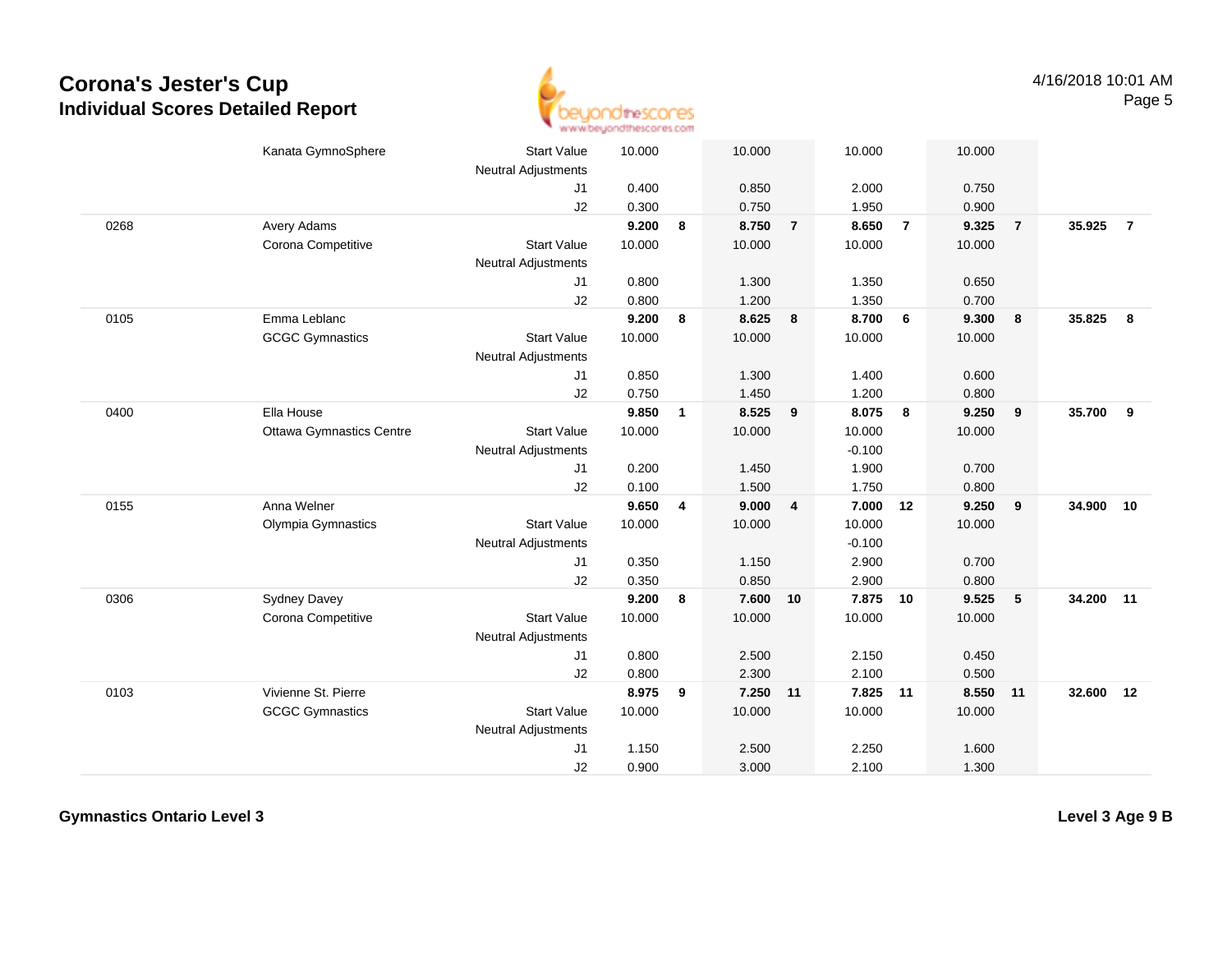

| ID   | <b>League ID</b> | <b>Name</b>                     |                            | <b>VT</b>    | #                        | <b>UB</b>    | #                        | <b>BB</b>    | #                        | FX #         |                          | AA     | #                        |
|------|------------------|---------------------------------|----------------------------|--------------|--------------------------|--------------|--------------------------|--------------|--------------------------|--------------|--------------------------|--------|--------------------------|
| 0389 |                  | Sienna Romeo                    |                            | <b>X.XXX</b> | $\overline{\phantom{a}}$ | <b>X.XXX</b> | $\overline{\phantom{a}}$ | <b>X.XXX</b> | $\overline{\phantom{a}}$ | <b>X.XXX</b> | $\overline{\phantom{a}}$ | 0.000  | $\overline{\phantom{a}}$ |
| 0404 |                  | Katherine Varney                |                            | 9.800        | $\mathbf{1}$             | 9.150        | $\overline{2}$           | 9.200        | $\mathbf{1}$             | 9.750        | $\mathbf{1}$             | 37.900 | $\mathbf{1}$             |
|      |                  | <b>Ottawa Gymnastics Centre</b> | <b>Start Value</b>         | 10.000       |                          | 10.000       |                          | 10.000       |                          | 10.000       |                          |        |                          |
|      |                  |                                 | <b>Neutral Adjustments</b> |              |                          |              |                          |              |                          |              |                          |        |                          |
|      |                  |                                 | J1                         | 0.200        |                          | 0.800        |                          | 0.850        |                          | 0.300        |                          |        |                          |
|      |                  |                                 | J2                         | 0.200        |                          | 0.900        |                          | 0.750        |                          | 0.200        |                          |        |                          |
| 0297 |                  | Sophie Henry                    |                            | 9.675        | $\mathbf{3}$             | 9.325        | $\overline{\mathbf{1}}$  | 9.025        | $\overline{\mathbf{2}}$  | 9.325        | $\overline{4}$           | 37.350 | $\overline{2}$           |
|      |                  | Corona Competitive              | <b>Start Value</b>         | 10.000       |                          | 10.000       |                          | 10.000       |                          | 10.000       |                          |        |                          |
|      |                  |                                 | <b>Neutral Adjustments</b> |              |                          |              |                          |              |                          |              |                          |        |                          |
|      |                  |                                 | J1                         | 0.400        |                          | 0.700        |                          | 0.950        |                          | 0.650        |                          |        |                          |
|      |                  |                                 | J2                         | 0.250        |                          | 0.650        |                          | 1.000        |                          | 0.700        |                          |        |                          |
| 0377 |                  | Avery Oke                       |                            | 9.525        | 5                        | 8.975        | $\mathbf{3}$             | 8.575        | -5                       | 9.175        | 6                        | 36.250 | $\mathbf{3}$             |
|      |                  | <b>Ottawa Gymnastics Centre</b> | <b>Start Value</b>         | 10.000       |                          | 10.000       |                          | 10.000       |                          | 10.000       |                          |        |                          |
|      |                  |                                 | <b>Neutral Adjustments</b> |              |                          |              |                          | $-0.100$     |                          |              |                          |        |                          |
|      |                  |                                 | J1                         | 0.450        |                          | 1.100        |                          | 1.350        |                          | 0.850        |                          |        |                          |
|      |                  |                                 | J2                         | 0.500        |                          | 0.950        |                          | 1.300        |                          | 0.800        |                          |        |                          |
| 0055 |                  | Kennedy Heipel                  |                            | 9.475        | $\overline{7}$           | 8.700        | 5                        | 8.725        | $\overline{\mathbf{3}}$  | 9.325        | $\overline{4}$           | 36.225 | $\overline{4}$           |
|      |                  | <b>Hearts Gymnastics Club</b>   | <b>Start Value</b>         | 10.000       |                          | 10.000       |                          | 10.000       |                          | 10.000       |                          |        |                          |
|      |                  |                                 | <b>Neutral Adjustments</b> |              |                          |              |                          |              |                          |              |                          |        |                          |
|      |                  |                                 | J1                         | 0.500        |                          | 1.400        |                          | 1.250        |                          | 0.650        |                          |        |                          |
|      |                  |                                 | J2                         | 0.550        |                          | 1.200        |                          | 1.300        |                          | 0.700        |                          |        |                          |
| 0360 |                  | Sarah Poirier                   |                            | 9.650        | $\overline{\mathbf{4}}$  | 8.575        | 6                        | 8.600        | $\overline{4}$           | 9.400        | $\mathbf{3}$             | 36.225 | $\overline{\mathbf{4}}$  |
|      |                  | Corona Competitive              | <b>Start Value</b>         | 10.000       |                          | 10.000       |                          | 10.000       |                          | 10.000       |                          |        |                          |
|      |                  |                                 | <b>Neutral Adjustments</b> |              |                          |              |                          |              |                          |              |                          |        |                          |
|      |                  |                                 | J1                         | 0.350        |                          | 1.500        |                          | 1.500        |                          | 0.700        |                          |        |                          |
|      |                  |                                 | J2                         | 0.350        |                          | 1.350        |                          | 1.300        |                          | 0.500        |                          |        |                          |
| 0246 |                  | Audrey Dean                     |                            | 9.800        | $\mathbf{1}$             | 8.400        | 8                        | 8.475        | $\overline{7}$           | 9.200        | 5                        | 35.875 | 5                        |
|      |                  | Kanata GymnoSphere              | <b>Start Value</b>         | 10.000       |                          | 10.000       |                          | 10.000       |                          | 10.000       |                          |        |                          |
|      |                  |                                 | <b>Neutral Adjustments</b> |              |                          |              |                          |              |                          |              |                          |        |                          |
|      |                  |                                 | J1                         | 0.200        |                          | 1.550        |                          | 1.600        |                          | 0.700        |                          |        |                          |
|      |                  |                                 | J2                         | 0.200        |                          | 1.650        |                          | 1.450        |                          | 0.900        |                          |        |                          |
| 0001 |                  | Frederique Caron                |                            | 9.775        | $\overline{2}$           | 8.750        | $\overline{4}$           | 7.700        | 9                        | 9.525        | $\overline{2}$           | 35.750 | 6                        |
|      |                  | <b>Club Les Sittelles</b>       | <b>Start Value</b>         | 10.000       |                          | 10.000       |                          | 10.000       |                          | 10.000       |                          |        |                          |
|      |                  |                                 | <b>Neutral Adjustments</b> |              |                          |              |                          |              |                          |              |                          |        |                          |
|      |                  |                                 | J1                         | 0.250        |                          | 1.200        |                          | 2.400        |                          | 0.450        |                          |        |                          |
|      |                  |                                 | J2                         | 0.200        |                          | 1.300        |                          | 2.200        |                          | 0.500        |                          |        |                          |
| 0338 |                  | Kira Hunter                     |                            | 9.350        | 8                        | 8.250        | 9                        | 8.525        | 6                        | 9.525        | $\mathbf{2}$             | 35.650 | $\overline{7}$           |
|      |                  | Corona Competitive              | <b>Start Value</b>         | 10.000       |                          | 10.000       |                          | 10.000       |                          | 10.000       |                          |        |                          |
|      |                  |                                 | <b>Neutral Adjustments</b> |              |                          |              |                          |              |                          |              |                          |        |                          |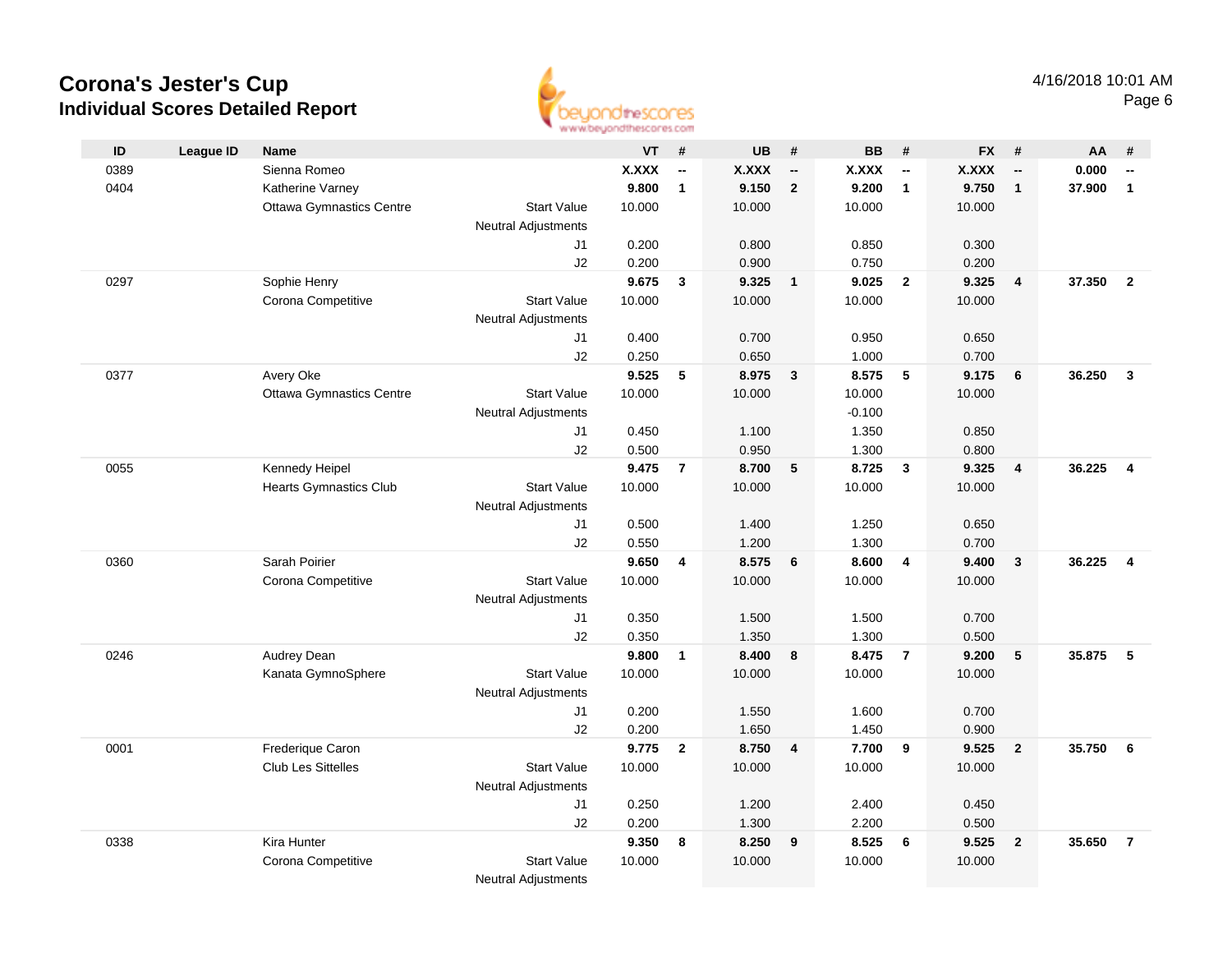

|      |                           | J1                         | 0.600     | 1.800   | 1.550    | 0.450  |     |        |    |
|------|---------------------------|----------------------------|-----------|---------|----------|--------|-----|--------|----|
|      |                           | J2                         | 0.700     | 1.700   | 1.400    | 0.500  |     |        |    |
| 0310 | Natalia Khouri            |                            | 9.500 6   | 8.400 8 | 8.400 8  | 8.975  | - 8 | 35.275 | -8 |
|      | Corona Competitive        | <b>Start Value</b>         | 10.000    | 10.000  | 10.000   | 10.000 |     |        |    |
|      |                           | <b>Neutral Adjustments</b> |           |         |          |        |     |        |    |
|      |                           | J1                         | 0.550     | 1.450   | 1.550    | 0.950  |     |        |    |
|      |                           | J2                         | 0.450     | 1.750   | 1.650    | 1.100  |     |        |    |
| 0014 | Olivia Savage             |                            | $9.250$ 9 | 8.450 7 | 7.325 10 | 9.075  | - 7 | 34.100 | 9  |
|      | <b>Club Les Sittelles</b> | <b>Start Value</b>         | 10.000    | 10.000  | 10.000   | 10.000 |     |        |    |
|      |                           | <b>Neutral Adjustments</b> |           |         | $-0.100$ |        |     |        |    |
|      |                           | J1                         | 0.800     | 1.650   | 2.650    | 0.850  |     |        |    |
|      |                           | J2                         | 0.700     | 1.450   | 2.500    | 1.000  |     |        |    |

### **Gymnastics Ontario Level 3**

**level 3 age 10 A**

| ID   | League ID | <b>Name</b>                   |                            | <b>VT</b>    | #                        | <b>UB</b> | #                        | <b>BB</b>    | #                        | <b>FX</b> | #                        | AA #   |                          |
|------|-----------|-------------------------------|----------------------------|--------------|--------------------------|-----------|--------------------------|--------------|--------------------------|-----------|--------------------------|--------|--------------------------|
| 0049 |           | Kennedy Bastie                |                            | X.XXX        | $\overline{\phantom{a}}$ | X.XXX     | $\overline{\phantom{a}}$ | X.XXX        | $\overline{\phantom{a}}$ | X.XXX     | $\overline{\phantom{a}}$ | 0.000  | $\overline{\phantom{a}}$ |
| 0052 |           | Ada Currelly                  |                            | <b>X.XXX</b> | $\overline{\phantom{a}}$ | X.XXX     | $\overline{\phantom{a}}$ | <b>X.XXX</b> | $\overline{\phantom{a}}$ | X.XXX     | $\overline{\phantom{a}}$ | 0.000  | $\overline{\phantom{a}}$ |
| 0177 |           | Analyse Chabot                |                            | 9.800        | $\mathbf 1$              | 9.325     | $\overline{1}$           | 8.775        | 3                        | 9.650     | $\mathbf{1}$             | 37.550 | 1                        |
|      |           | Kingston Gymnastics           | <b>Start Value</b>         | 10.000       |                          | 10.000    |                          | 10.000       |                          | 10.000    |                          |        |                          |
|      |           |                               | Neutral Adjustments        |              |                          |           |                          |              |                          |           |                          |        |                          |
|      |           |                               | J1                         | 0.200        |                          | 0.800     |                          | 1.250        |                          | 0.350     |                          |        |                          |
|      |           |                               | J <sub>2</sub>             | 0.200        |                          | 0.550     |                          | 1.200        |                          | 0.350     |                          |        |                          |
| 0296 |           | Jordan Blondin                |                            | 9.650        | $\mathbf{2}$             | 8.550     | - 5                      | 8.900        | $\mathbf 1$              | 9.175     | 8                        | 36.275 | $\overline{2}$           |
|      |           | Corona Competitive            | <b>Start Value</b>         | 10.000       |                          | 10.000    |                          | 10.000       |                          | 10.000    |                          |        |                          |
|      |           |                               | <b>Neutral Adjustments</b> |              |                          |           |                          |              |                          |           |                          |        |                          |
|      |           |                               | J <sub>1</sub>             | 0.300        |                          | 1.300     |                          | 1.000        |                          | 0.850     |                          |        |                          |
|      |           |                               | J2                         | 0.400        |                          | 1.600     |                          | 1.200        |                          | 0.800     |                          |        |                          |
| 0102 |           | <b>Marisol Cavas</b>          |                            | 9.400        | 4                        | 8.300     | 8                        | 8.850        | $\overline{\mathbf{2}}$  | 9.500     | 5                        | 36.050 | 3                        |
|      |           | <b>GCGC Gymnastics</b>        | <b>Start Value</b>         | 10.000       |                          | 10.000    |                          | 10.000       |                          | 10.000    |                          |        |                          |
|      |           |                               | <b>Neutral Adjustments</b> |              |                          |           |                          |              |                          |           |                          |        |                          |
|      |           |                               | J <sub>1</sub>             | 0.600        |                          | 1.700     |                          | 1.050        |                          | 0.400     |                          |        |                          |
|      |           |                               | J <sub>2</sub>             | 0.600        |                          | 1.700     |                          | 1.250        |                          | 0.600     |                          |        |                          |
| 0438 |           | Noah Raymond                  |                            | 9.500        | 3                        | 8.450     | $\overline{7}$           | 8.675        | $\overline{4}$           | 9.400     | 6                        | 36.025 | 4                        |
|      |           | <b>Hearts Gymnastics Club</b> | <b>Start Value</b>         | 10.000       |                          | 10.000    |                          | 10.000       |                          | 10.000    |                          |        |                          |
|      |           |                               | Neutral Adjustments        |              |                          |           |                          |              |                          |           |                          |        |                          |
|      |           |                               | J <sub>1</sub>             | 0.400        |                          | 1.500     |                          | 1.300        |                          | 0.500     |                          |        |                          |
|      |           |                               | J2                         | 0.600        |                          | 1.600     |                          | 1.350        |                          | 0.700     |                          |        |                          |
| 0035 |           | Vanessa Levesque              |                            | 9.500        | 3                        | 8.800     | $\overline{2}$           | 7.725        | $\overline{7}$           | 9.600     | $\mathbf{2}$             | 35.625 | 5                        |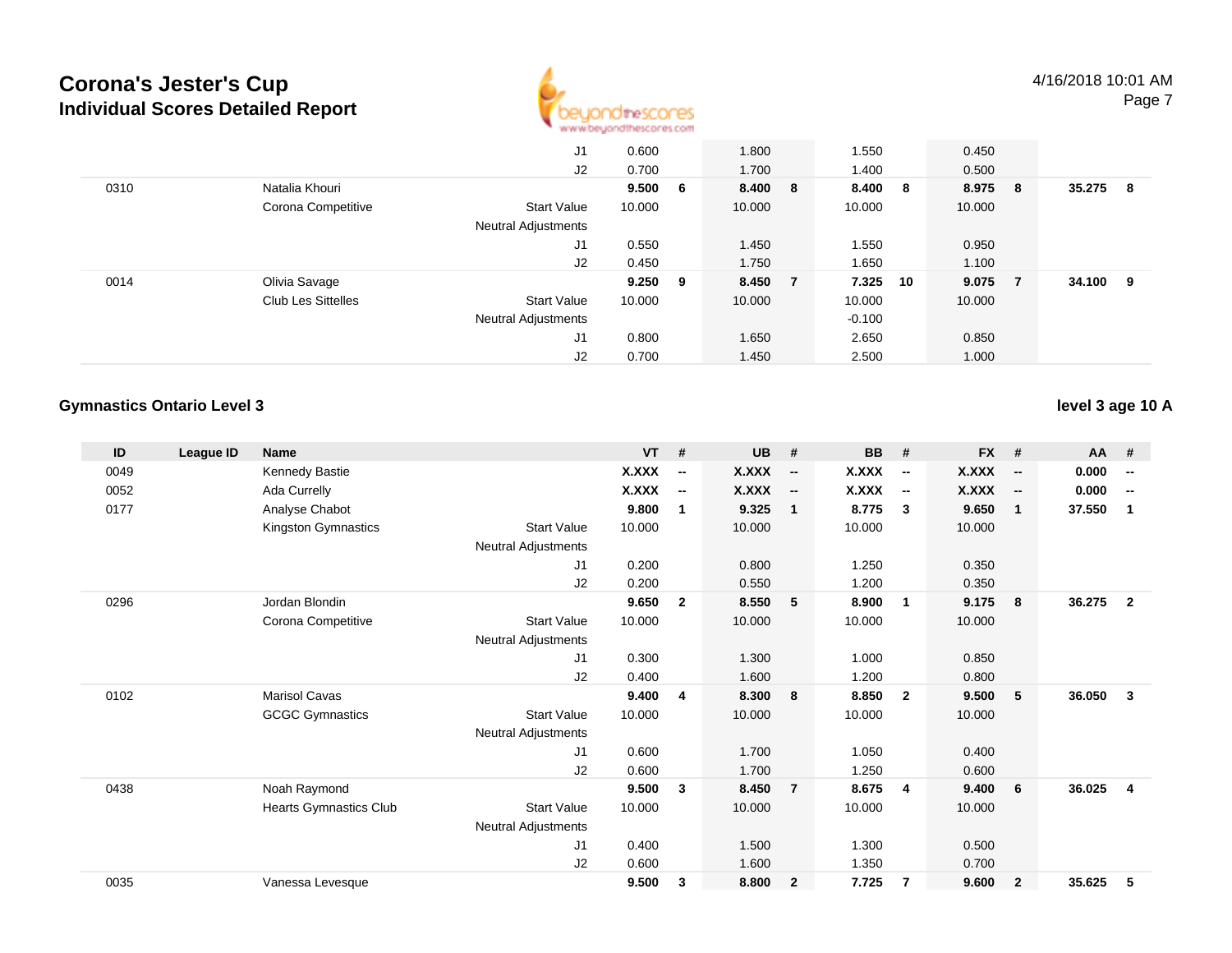

|      | <b>Club Les Sittelles</b> | <b>Start Value</b><br>Neutral Adjustments | 10.000 |                | 10.000 |                | 10.000   |    | 10.000 |                |          |  |
|------|---------------------------|-------------------------------------------|--------|----------------|--------|----------------|----------|----|--------|----------------|----------|--|
|      |                           | J1                                        | 0.500  |                | 1.300  |                | 2.250    |    | 0.500  |                |          |  |
|      |                           | J2                                        | 0.500  |                | 1.100  |                | 2.300    |    | 0.300  |                |          |  |
| 0339 | Tessa Hutchinson          |                                           | 9.125  | 6              | 8.575  | $\overline{4}$ | 8.300    | -6 | 9.575  | $\mathbf{3}$   | 35.575 6 |  |
|      | Corona Competitive        | <b>Start Value</b>                        | 10.000 |                | 10.000 |                | 10.000   |    | 10.000 |                |          |  |
|      |                           | <b>Neutral Adjustments</b>                |        |                |        |                |          |    |        |                |          |  |
|      |                           | J1                                        | 0.800  |                | 1.500  |                | 1.600    |    | 0.350  |                |          |  |
|      |                           | J2                                        | 0.950  |                | 1.350  |                | 1.800    |    | 0.500  |                |          |  |
| 0196 | Lucie Poirier             |                                           | 9.100  | $\overline{7}$ | 8.600  | 3              | 8.550    | 5  | 9.250  | $\overline{7}$ | 35.500 7 |  |
|      | Kingston Gymnastics       | <b>Start Value</b>                        | 10.000 |                | 10.000 |                | 10.000   |    | 10.000 |                |          |  |
|      |                           | <b>Neutral Adjustments</b>                |        |                |        |                | $-0.100$ |    |        |                |          |  |
|      |                           | J1                                        | 0.900  |                | 1.500  |                | 1.450    |    | 0.700  |                |          |  |
|      |                           | J2                                        | 0.900  |                | 1.300  |                | 1.250    |    | 0.800  |                |          |  |
| 0362 | <b>Brooke Revitt</b>      |                                           | 9.300  | 5              | 8.500  | 6              | 7.425    | 8  | 9.525  | $\overline{4}$ | 34.750 8 |  |
|      | Corona Competitive        | <b>Start Value</b>                        | 10.000 |                | 10.000 |                | 10.000   |    | 10.000 |                |          |  |
|      |                           | <b>Neutral Adjustments</b>                |        |                |        |                |          |    |        |                |          |  |
|      |                           | J1                                        | 0.600  |                | 1.600  |                | 2.600    |    | 0.450  |                |          |  |
|      |                           | J2                                        | 0.800  |                | 1.400  |                | 2.550    |    | 0.500  |                |          |  |

#### **Gymnastics Ontario Level 3**

**ID League ID Name VT # UB # BB # FX # AA #** 0386 Olivia Coe **9.725 <sup>2</sup> 9.350 <sup>4</sup> 9.300 <sup>1</sup> 9.900 <sup>1</sup> 38.275 <sup>1</sup>** Ottawa Gymnastics Centre Start Value 10.000 10.000 10.000 10.000 Neutral Adjustments J1 0.250 0.800 0.750 0.100 J2 0.300 0.500 0.650 0.100 0181 Rhya Pereira **9.775 <sup>1</sup> 9.500 <sup>1</sup> 9.150 <sup>2</sup> 9.825 <sup>2</sup> 38.250 <sup>2</sup>** Kingston Gymnastics Start Valuee 10.000 10.000 10.000 10.000 Neutral Adjustments J1 0.250 0.500 0.900 0.200 J2 0.200 0.500 0.800 0.150 0061 Lexie Griffiths **9.575 <sup>5</sup> 9.375 <sup>3</sup> 9.125 <sup>3</sup> 9.600 <sup>5</sup> 37.675 <sup>3</sup>** Hearts Gymnastics Club Start Value 10.000 10.000 10.000 10.000 Neutral Adjustments $-0.100$ 0.750 J1 0.450 0.700 0.750 0.500 J2 0.400 0.550 0.800 0.300 0385Abigail Clark **9.425 <sup>6</sup> 9.250 <sup>5</sup> 8.925 <sup>4</sup> 9.725 <sup>4</sup> 37.325 <sup>4</sup>**

**level 3 age 10 B**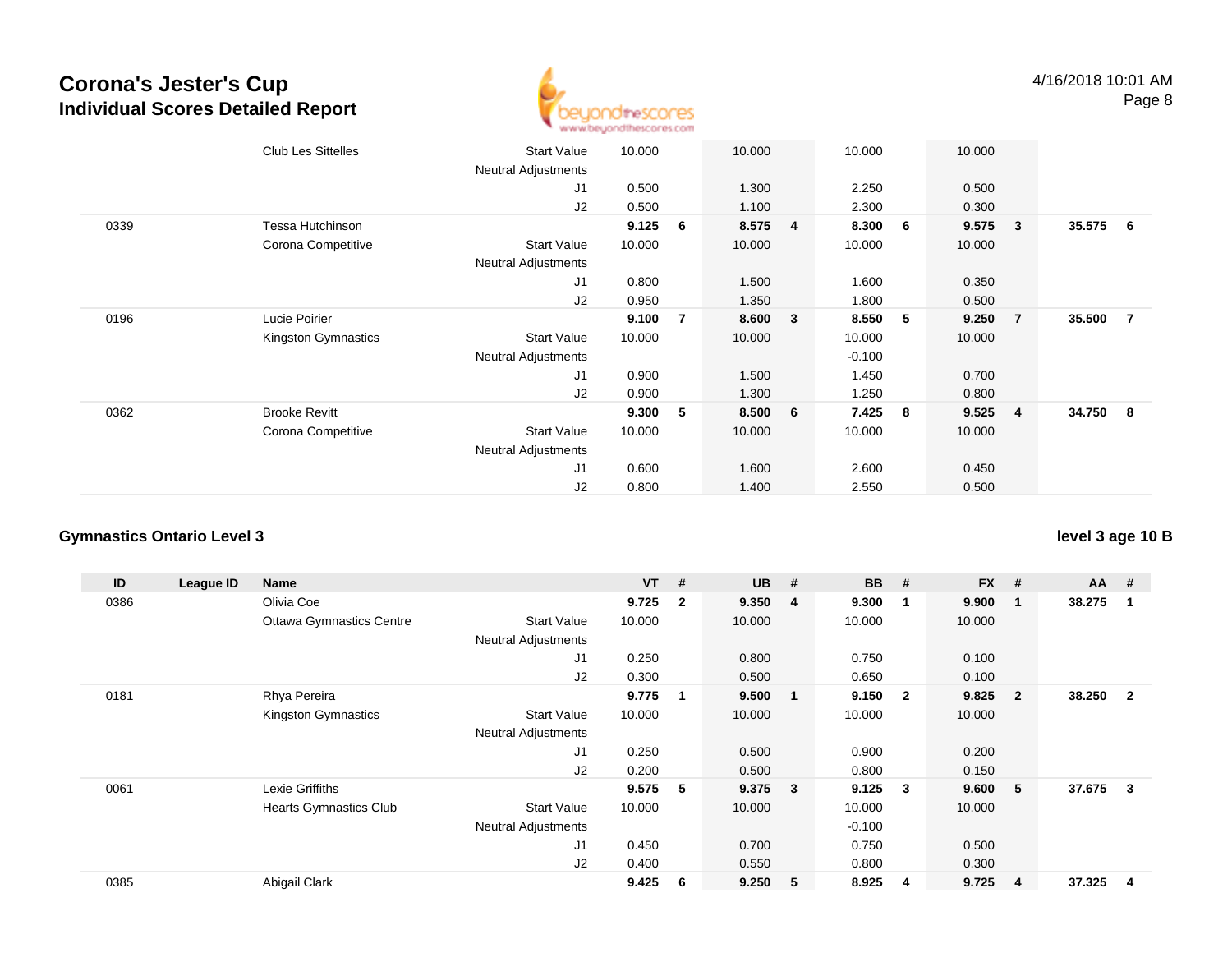

|      | <b>Ottawa Gymnastics Centre</b> | <b>Start Value</b>               | 10.000 |                | 10.000 |                | 10.000         |                | 10.000 |                         |        |                |
|------|---------------------------------|----------------------------------|--------|----------------|--------|----------------|----------------|----------------|--------|-------------------------|--------|----------------|
|      |                                 | <b>Neutral Adjustments</b><br>J1 | 0.600  |                | 0.850  |                | 1.000          |                | 0.300  |                         |        |                |
|      |                                 | J2                               | 0.550  |                | 0.650  |                | 1.150          |                | 0.250  |                         |        |                |
| 0295 | Madeline Hibberd                |                                  | 9.675  | 3              | 8.975  | 6              | 8.500          | 6              | 9.800  | $\overline{\mathbf{3}}$ | 36.950 | 5              |
|      | Corona Competitive              | <b>Start Value</b>               | 10.000 |                | 10.000 |                | 10.000         |                | 10.000 |                         |        |                |
|      |                                 | <b>Neutral Adjustments</b>       |        |                |        |                |                |                |        |                         |        |                |
|      |                                 | J <sub>1</sub>                   | 0.400  |                | 1.150  |                | 1.400          |                | 0.250  |                         |        |                |
|      |                                 | J2                               | 0.250  |                | 0.900  |                | 1.600          |                | 0.150  |                         |        |                |
| 0075 | Lea Berardi                     |                                  | 9.250  | 9              | 8.275  | 8              | 8.225          | $\overline{7}$ | 9.500  | 6                       | 35.250 | 6              |
|      | Jungle Gym Gymnastics           | <b>Start Value</b>               | 10.000 |                | 10.000 |                | 10.000         |                | 10.000 |                         |        |                |
|      |                                 | <b>Neutral Adjustments</b>       |        |                |        |                |                |                |        |                         |        |                |
|      |                                 | J <sub>1</sub>                   | 0.800  |                | 1.700  |                | 1.800          |                | 0.600  |                         |        |                |
|      |                                 | J <sub>2</sub>                   | 0.700  |                | 1.750  |                | 1.750          |                | 0.400  |                         |        |                |
| 0324 | Maya Chamoun                    |                                  | 9.350  | $\overline{7}$ | 8.550  | $\overline{7}$ | 8.000          | 9              | 9.050  | $\overline{7}$          | 34.950 | $\overline{7}$ |
|      | Corona Competitive              | <b>Start Value</b>               | 10.000 |                | 10.000 |                | 10.000         |                | 10.000 |                         |        |                |
|      |                                 | <b>Neutral Adjustments</b>       |        |                |        |                |                |                |        |                         |        |                |
|      |                                 | J1                               | 0.600  |                | 1.450  |                | 2.050          |                | 1.000  |                         |        |                |
|      |                                 | J2                               | 0.700  |                | 1.450  |                | 1.950          |                | 0.900  |                         |        |                |
| 0334 | Ciara Gannon-Day                |                                  | 9.325  | 8              | 8.100  | 9              | 8.100          | 8              | 8.700  | 8                       | 34.225 | 8              |
|      | Corona Competitive              | <b>Start Value</b>               | 10.000 |                | 10.000 |                | 10.000         |                | 10.000 |                         |        |                |
|      |                                 |                                  |        |                |        |                |                |                |        |                         |        |                |
|      |                                 | <b>Neutral Adjustments</b>       | 0.650  |                | 1.900  |                |                |                | 1.200  |                         |        |                |
|      |                                 | J1                               | 0.700  |                | 1.900  |                | 1.900<br>1.900 |                | 1.400  |                         |        |                |
| 0392 | Eva McEwen                      | J2                               | 9.650  |                | 9.450  | $\overline{2}$ | 8.650          |                | X.XXX  |                         | 27.750 | - 9            |
|      |                                 | <b>Start Value</b>               |        | 4              |        |                |                | 5              |        | - -                     |        |                |
|      | <b>Ottawa Gymnastics Centre</b> |                                  | 10.000 |                | 10.000 |                | 10.000         |                |        |                         |        |                |
|      |                                 | <b>Neutral Adjustments</b>       |        |                |        |                |                |                |        |                         |        |                |
|      |                                 | J <sub>1</sub>                   | 0.300  |                | 0.500  |                | 1.300          |                |        |                         |        |                |
|      |                                 | J2                               | 0.400  |                | 0.600  |                | 1.400          |                |        |                         |        |                |

### **Gymnastics Ontario Level 3**

**level 3 age 10 C**

| ID   | League ID | <b>Name</b>          |                     | <b>VT</b> | # | UB.    | #            | <b>BB</b> | - # | <b>FX</b> | - # | AA     | -# |
|------|-----------|----------------------|---------------------|-----------|---|--------|--------------|-----------|-----|-----------|-----|--------|----|
| 0178 |           | Julia Coderre        |                     | 9.425     |   | 9.075  | $\mathbf{2}$ | 9.200     |     | 9.875     |     | 37.575 |    |
|      |           | Kingston Gymnastics  | <b>Start Value</b>  | 10.000    |   | 10.000 |              | 10.000    |     | 10.000    |     |        |    |
|      |           |                      | Neutral Adjustments |           |   |        |              |           |     |           |     |        |    |
|      |           |                      | J1                  | 0.600     |   | 0.900  |              | 0.750     |     | 0.150     |     |        |    |
|      |           |                      | J2                  | 0.550     |   | 0.950  |              | 0.850     |     | 0.100     |     |        |    |
| 0152 |           | <b>Audrey Sirnik</b> |                     | 9.650     |   | 8.925  | 4            | 8.800     | 3   | 9.475     | - 6 | 36.850 |    |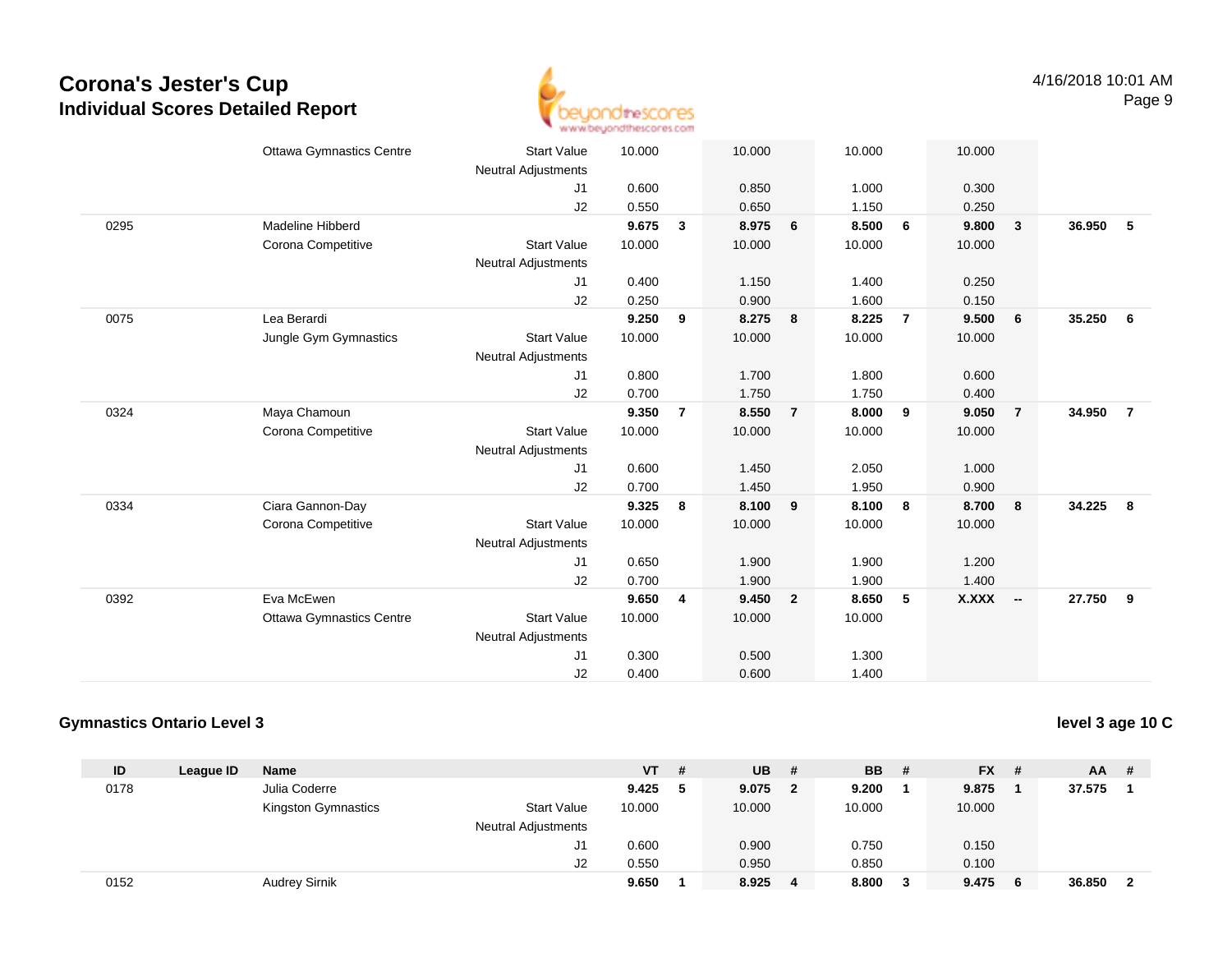

|      | Olympia Gymnastics    | <b>Start Value</b>         | 10.000          |                | 10.000          |                 | 10.000          |                         | 10.000 |                         |        |                         |
|------|-----------------------|----------------------------|-----------------|----------------|-----------------|-----------------|-----------------|-------------------------|--------|-------------------------|--------|-------------------------|
|      |                       | <b>Neutral Adjustments</b> |                 |                |                 |                 |                 |                         |        |                         |        |                         |
|      |                       | J1                         | 0.300           |                | 1.200           |                 | 1.250           |                         | 0.450  |                         |        |                         |
|      |                       | J2                         | 0.400           |                | 0.950           |                 | 1.150           |                         | 0.600  |                         |        |                         |
| 0176 | Keira Wilson          |                            | 9.625           | $\overline{2}$ | 8.575           | $6\phantom{1}6$ | 8.800           | $\overline{\mathbf{3}}$ | 9.675  | $\overline{\mathbf{4}}$ | 36.675 | $\mathbf{3}$            |
|      | Kingston Gymnastics   | <b>Start Value</b>         | 10.000          |                | 10.000          |                 | 10.000          |                         | 10.000 |                         |        |                         |
|      |                       | <b>Neutral Adjustments</b> |                 |                |                 |                 |                 |                         |        |                         |        |                         |
|      |                       | J1                         | 0.400           |                | 1.300           |                 | 1.200           |                         | 0.250  |                         |        |                         |
|      |                       | J2                         | 0.350           |                | 1.550           |                 | 1.200           |                         | 0.400  |                         |        |                         |
| 0074 | Caileigh Ryan         |                            | 9.300           | 8              | 8.750           | 5               | 8.750           | $\overline{\mathbf{4}}$ | 9.825  | $\overline{2}$          | 36.625 | $\overline{\mathbf{4}}$ |
|      | Jungle Gym Gymnastics | <b>Start Value</b>         | 10.000          |                | 10.000          |                 | 10.000          |                         | 10.000 |                         |        |                         |
|      |                       | Neutral Adjustments        |                 |                |                 |                 |                 |                         |        |                         |        |                         |
|      |                       | J1                         | 0.700           |                | 1.300           |                 | 1.250           |                         | 0.150  |                         |        |                         |
|      |                       | J2                         | 0.700           |                | 1.200           |                 | 1.250           |                         | 0.200  |                         |        |                         |
| 0417 | Mia Ghanem            |                            | 9.350           | $\overline{7}$ | 9.125           | $\blacksquare$  | 8.550           | $\sqrt{5}$              | 9.075  | 10                      | 36.100 | 5                       |
|      | Xperience             | <b>Start Value</b>         | 10.000          |                | 10.000          |                 | 10.000          |                         | 10.000 |                         |        |                         |
|      |                       | Neutral Adjustments        |                 |                |                 |                 |                 |                         |        |                         |        |                         |
|      |                       | J1                         | 0.700           |                | 1.000           |                 | 1.550           |                         | 0.850  |                         |        |                         |
|      |                       | J2                         | 0.600           |                | 0.750           |                 | 1.350           |                         | 1.000  |                         |        |                         |
| 0418 | <b>Hailey Godin</b>   |                            | 9.500           | 4              | 8.450           | $\overline{7}$  | 8.800           | $\mathbf{3}$            | 9.300  | $\overline{7}$          | 36.050 | 6                       |
|      | Xperience             | <b>Start Value</b>         | 10.000          |                | 10.000          |                 | 10.000          |                         | 10.000 |                         |        |                         |
|      |                       | <b>Neutral Adjustments</b> |                 |                |                 |                 |                 |                         |        |                         |        |                         |
|      |                       | J1                         | 0.450           |                | 1.600           |                 | 1.100           |                         | 0.700  |                         |        |                         |
|      |                       | J2                         | 0.550           |                | 1.500           |                 | 1.300           |                         | 0.700  |                         |        |                         |
| 0073 | Abby Ross             | <b>Start Value</b>         | 9.025<br>10.000 | 9              | 8.100<br>10.000 | 9               | 9.125<br>10.000 | $\overline{2}$          | 9.775  | $\mathbf{3}$            | 36.025 | $\overline{7}$          |
|      | Jungle Gym Gymnastics | Neutral Adjustments        |                 |                |                 |                 |                 |                         | 10.000 |                         |        |                         |
|      |                       | J1                         | 1.000           |                | 1.900           |                 | 0.850           |                         | 0.250  |                         |        |                         |
|      |                       | J2                         | 0.950           |                | 1.900           |                 | 0.900           |                         | 0.200  |                         |        |                         |
| 0007 | Nora Faucher          |                            | 9.600           | $\mathbf{3}$   | 8.975           | $\mathbf{3}$    | 7.825           | $\overline{7}$          | 9.100  | 9                       | 35.500 | 8                       |
|      | Club Les Sittelles    | <b>Start Value</b>         | 10.000          |                | 10.000          |                 | 10.000          |                         | 10.000 |                         |        |                         |
|      |                       | Neutral Adjustments        |                 |                |                 |                 |                 |                         |        |                         |        |                         |
|      |                       | J1                         | 0.350           |                | 0.950           |                 | 2.100           |                         | 1.000  |                         |        |                         |
|      |                       | J2                         | 0.450           |                | 1.100           |                 | 2.250           |                         | 0.800  |                         |        |                         |
| 0076 | Melina Doiron         |                            | 9.375           | 6              | 8.150           | 8               | 8.150           | 6                       | 9.225  | $\boldsymbol{8}$        | 34.900 | 9                       |
|      | Jungle Gym Gymnastics | <b>Start Value</b>         | 10.000          |                | 10.000          |                 | 10.000          |                         | 10.000 |                         |        |                         |
|      |                       | Neutral Adjustments        |                 |                |                 |                 |                 |                         |        |                         |        |                         |
|      |                       | J1                         | 0.700           |                | 1.800           |                 | 1.950           |                         | 0.750  |                         |        |                         |
|      |                       | J2                         | 0.550           |                | 1.900           |                 | 1.750           |                         | 0.800  |                         |        |                         |
| 0229 | Valerie Abboud        |                            | 8.900           | 10             | 7.900           | 10              | 7.700           | 8                       | 9.500  | 5                       | 34.000 | 10                      |
|      |                       |                            |                 |                |                 |                 |                 |                         |        |                         |        |                         |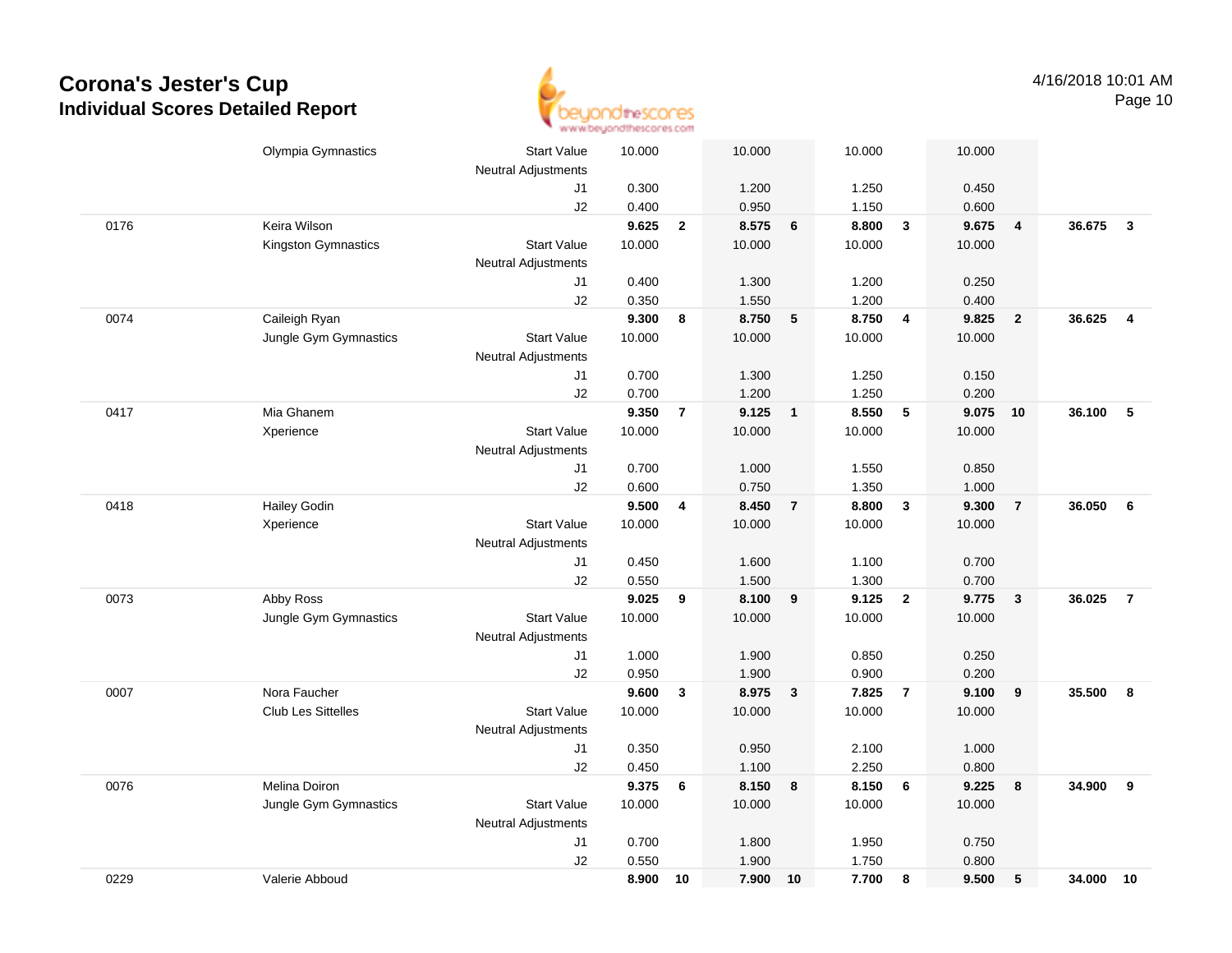

#### 4/16/2018 10:01 AMPage 11

| <b>Start Value</b><br>Tumblers |    | 10.000 | 10.000 | 10.000 | 10.000 |  |
|--------------------------------|----|--------|--------|--------|--------|--|
| <b>Neutral Adjustments</b>     |    |        |        |        |        |  |
|                                | ັ  | .000   | 2.200  | 2.250  | 0.600  |  |
|                                | ےں | .200   | 2.000  | 2.350  | 0.400  |  |

### **Gymnastics Ontario Level 3**

**Level 3 Age 11 A**

| ID   | <b>League ID</b> | Name                            |                            | <b>VT</b> | #              | <b>UB</b> | $\pmb{\#}$     | <b>BB</b> | #                       | <b>FX</b> | #              | AA     | #              |
|------|------------------|---------------------------------|----------------------------|-----------|----------------|-----------|----------------|-----------|-------------------------|-----------|----------------|--------|----------------|
| 0403 |                  | Lily-Rose Fitzgerald            |                            | 9.525     | 5              | 9.700     | $\mathbf{1}$   | 9.200     | $\mathbf{2}$            | 9.925     | $\mathbf{1}$   | 38.350 | $\mathbf{1}$   |
|      |                  | <b>Ottawa Gymnastics Centre</b> | <b>Start Value</b>         | 10.000    |                | 10.000    |                | 10.000    |                         | 10.000    |                |        |                |
|      |                  |                                 | <b>Neutral Adjustments</b> |           |                |           |                | $-0.100$  |                         |           |                |        |                |
|      |                  |                                 | J1                         | 0.400     |                | 0.250     |                | 0.600     |                         | 0.100     |                |        |                |
|      |                  |                                 | J2                         | 0.550     |                | 0.350     |                | 0.800     |                         | 0.050     |                |        |                |
| 0294 |                  | Anna Mansfield                  |                            | 9.625     | $\overline{2}$ | 9.350     | $\mathbf{3}$   | 9.375     | $\overline{\mathbf{1}}$ | 9.700     | $\overline{4}$ | 38.050 | $\overline{2}$ |
|      |                  | Corona Competitive              | <b>Start Value</b>         | 10.000    |                | 10.000    |                | 10.000    |                         | 10.000    |                |        |                |
|      |                  |                                 | <b>Neutral Adjustments</b> |           |                |           |                |           |                         |           |                |        |                |
|      |                  |                                 | J1                         | 0.400     |                | 0.550     |                | 0.550     |                         | 0.400     |                |        |                |
|      |                  |                                 | J2                         | 0.350     |                | 0.750     |                | 0.700     |                         | 0.200     |                |        |                |
| 0048 |                  | Jamie Moffat                    |                            | 9.600     | 3              | 9.175     | 5              | 9.100     | $\overline{\mathbf{4}}$ | 9.825     | $\overline{2}$ | 37.700 | $\mathbf{3}$   |
|      |                  | <b>Hearts Gymnastics Club</b>   | <b>Start Value</b>         | 10.000    |                | 10.000    |                | 10.000    |                         | 10.000    |                |        |                |
|      |                  |                                 | <b>Neutral Adjustments</b> |           |                |           |                |           |                         |           |                |        |                |
|      |                  |                                 | J <sub>1</sub>             | 0.300     |                | 0.850     |                | 0.900     |                         | 0.150     |                |        |                |
|      |                  |                                 | J2                         | 0.500     |                | 0.800     |                | 0.900     |                         | 0.200     |                |        |                |
| 0205 |                  | <b>Melody Desjardins</b>        |                            | 9.550     | 4              | 9.250     | 4              | 9.075     | 5                       | 9.650     | 5              | 37.525 | $\overline{4}$ |
|      |                  | Tumblers                        | <b>Start Value</b>         | 10.000    |                | 10.000    |                | 10.000    |                         | 10.000    |                |        |                |
|      |                  |                                 | <b>Neutral Adjustments</b> |           |                |           |                |           |                         |           |                |        |                |
|      |                  |                                 | J <sub>1</sub>             | 0.500     |                | 0.750     |                | 1.000     |                         | 0.300     |                |        |                |
|      |                  |                                 | J2                         | 0.400     |                | 0.750     |                | 0.850     |                         | 0.400     |                |        |                |
| 0151 |                  | <b>Taylor Foxton</b>            |                            | 9.825     | $\mathbf{1}$   | 8.950     | 8              | 9.175     | $\mathbf{3}$            | 9.375     | 8              | 37.325 | 5              |
|      |                  | Olympia Gymnastics              | <b>Start Value</b>         | 10.000    |                | 10.000    |                | 10.000    |                         | 10.000    |                |        |                |
|      |                  |                                 | <b>Neutral Adjustments</b> |           |                |           |                |           |                         |           |                |        |                |
|      |                  |                                 | J1                         | 0.200     |                | 1.050     |                | 0.850     |                         | 0.550     |                |        |                |
|      |                  |                                 | J2                         | 0.150     |                | 1.050     |                | 0.800     |                         | 0.700     |                |        |                |
| 0046 |                  | Eve Giroux                      |                            | 9.425     | 6              | 9.425     | $\overline{2}$ | 8.550     | 8                       | 9.800     | $\mathbf{3}$   | 37.200 | 6              |
|      |                  | <b>Hearts Gymnastics Club</b>   | <b>Start Value</b>         | 10.000    |                | 10.000    |                | 10.000    |                         | 10.000    |                |        |                |
|      |                  |                                 | <b>Neutral Adjustments</b> |           |                |           |                |           |                         |           |                |        |                |
|      |                  |                                 | J1                         | 0.500     |                | 0.650     |                | 1.550     |                         | 0.150     |                |        |                |
| 0188 |                  | <b>Jillian Bates</b>            | J2                         | 0.650     |                | 0.500     |                | 1.350     |                         | 0.250     |                |        |                |
|      |                  |                                 |                            | 9.600     | 3              | 9.125     | 6              | 8.925     | 6                       | 9.225     | 10             | 36.875 | $\overline{7}$ |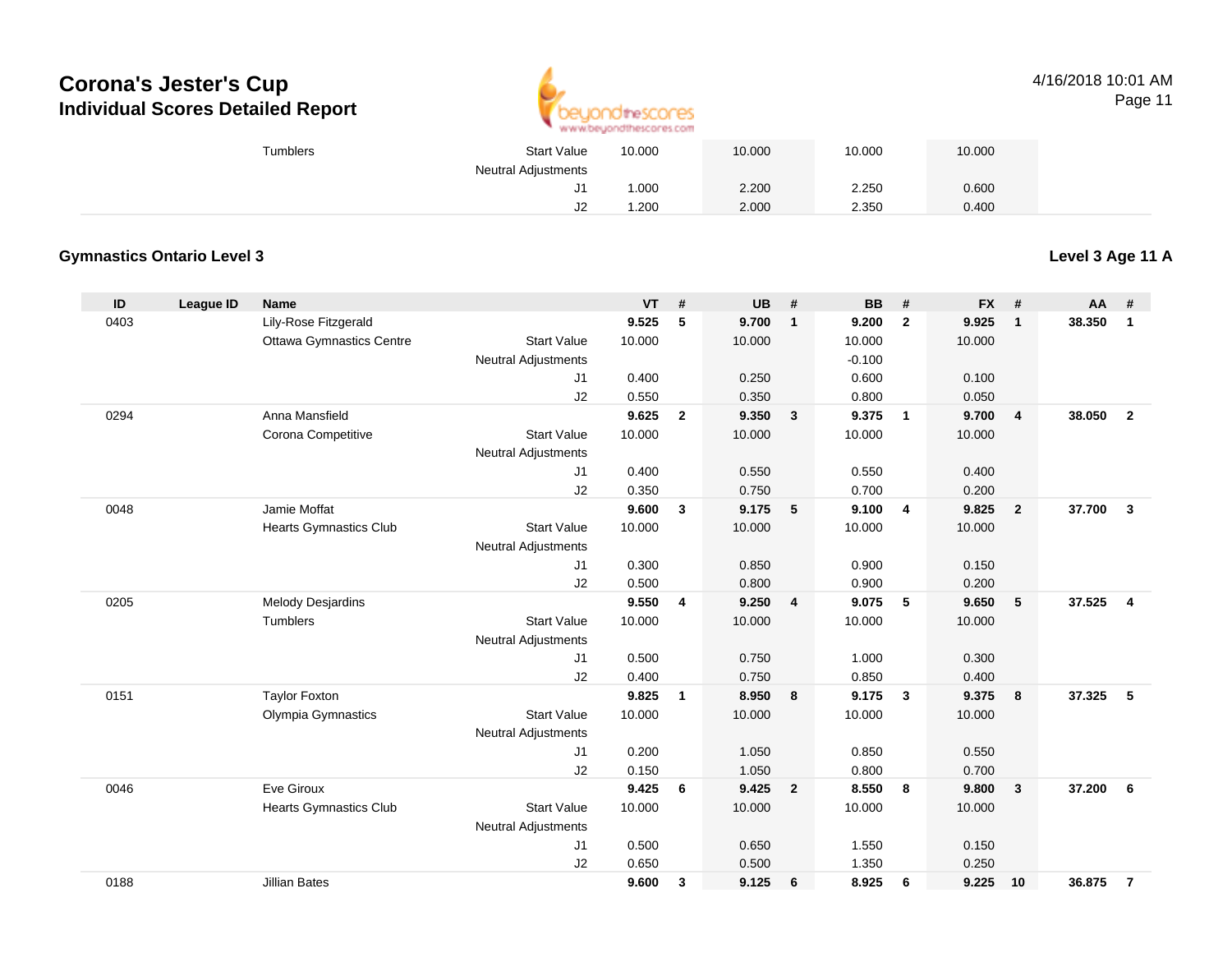

|      | Kingston Gymnastics<br><b>Start Value</b>   | 10.000 |                | 10.000 |                | 10.000   |                | 10.000 |                |        |     |
|------|---------------------------------------------|--------|----------------|--------|----------------|----------|----------------|--------|----------------|--------|-----|
|      | Neutral Adjustments                         |        |                |        |                |          |                |        |                |        |     |
|      | J1                                          | 0.400  |                | 0.900  |                | 1.050    |                | 0.750  |                |        |     |
|      | J2                                          | 0.400  |                | 0.850  |                | 1.100    |                | 0.800  |                |        |     |
| 0314 | Jacqueline Aubin                            | 9.550  | $\overline{4}$ | 9.025  | $\overline{7}$ | 8.775    | $\overline{7}$ | 9.475  | $\overline{7}$ | 36.825 | - 8 |
|      | Corona Competitive<br><b>Start Value</b>    | 10.000 |                | 10.000 |                | 10.000   |                | 10.000 |                |        |     |
|      | Neutral Adjustments                         |        |                |        |                |          |                |        |                |        |     |
|      | J1                                          | 0.450  |                | 1.050  |                | 1.150    |                | 0.550  |                |        |     |
|      | J2                                          | 0.450  |                | 0.900  |                | 1.300    |                | 0.500  |                |        |     |
| 0189 | Elizabeth Creighton                         | 9.000  | 8              | 8.650  | 9              | 8.525    | 9              | 9.200  | 11             | 35.375 | 9   |
|      | Kingston Gymnastics<br><b>Start Value</b>   | 10.000 |                | 10.000 |                | 10.000   |                | 10.000 |                |        |     |
|      | <b>Neutral Adjustments</b>                  |        |                |        |                |          |                |        |                |        |     |
|      | J1                                          | 1.000  |                | 1.400  |                | 1.400    |                | 0.700  |                |        |     |
|      | J2                                          | 1.000  |                | 1.300  |                | 1.550    |                | 0.900  |                |        |     |
| 0070 | Kiana Lampinen                              | 9.325  | $\overline{7}$ | 7.800  | 10             | 8.150 11 |                | 9.600  | 6              | 34.875 | 10  |
|      | Jungle Gym Gymnastics<br><b>Start Value</b> | 10.000 |                | 10.000 |                | 10.000   |                | 10.000 |                |        |     |
|      | Neutral Adjustments                         |        |                |        |                |          |                |        |                |        |     |
|      | J1                                          | 0.700  |                | 2.150  |                | 1.950    |                | 0.400  |                |        |     |
|      | J2                                          | 0.650  |                | 2.250  |                | 1.750    |                | 0.400  |                |        |     |
| 0318 | <b>Emilie Bouchard</b>                      | 9.000  | 8              | 7.600  | 11             | 8.475    | 10             | 9.325  | 9              | 34.400 | 11  |
|      | Corona Competitive<br><b>Start Value</b>    | 10.000 |                | 10.000 |                | 10.000   |                | 10.000 |                |        |     |
|      | <b>Neutral Adjustments</b>                  |        |                |        |                |          |                |        |                |        |     |
|      | J1                                          | 1.050  |                | 2.200  |                | 1.550    |                | 0.750  |                |        |     |
|      | J <sub>2</sub>                              | 0.950  |                | 2.600  |                | 1.500    |                | 0.600  |                |        |     |
|      |                                             |        |                |        |                |          |                |        |                |        |     |

#### **Gymnastics Ontario Level 3**

**Level 3 Age 11 B**

| ID   | League ID | <b>Name</b>        |                            | $VT$ # |                          | <b>UB</b>    | #                        | <b>BB</b> | #                        | <b>FX</b> | #                        | <b>AA</b> | #                        |
|------|-----------|--------------------|----------------------------|--------|--------------------------|--------------|--------------------------|-----------|--------------------------|-----------|--------------------------|-----------|--------------------------|
| 0379 |           | <b>Riley Scott</b> |                            | X.XXX  | $\overline{\phantom{a}}$ | <b>X.XXX</b> | $\overline{\phantom{a}}$ | X.XXX     | $\overline{\phantom{a}}$ | X.XXX     | $\overline{\phantom{a}}$ | 0.000     | $\overline{\phantom{a}}$ |
| 0210 |           | Aidyn Murphy       |                            | 9.500  | 3                        | 9.075        | $\overline{\mathbf{2}}$  | 9.000     | $\overline{\mathbf{3}}$  | 9.775     | -1                       | 37.350    |                          |
|      |           | Tumblers           | <b>Start Value</b>         | 10.000 |                          | 10.000       |                          | 10.000    |                          | 10.000    |                          |           |                          |
|      |           |                    | <b>Neutral Adjustments</b> |        |                          |              |                          |           |                          |           |                          |           |                          |
|      |           |                    | J1                         | 0.550  |                          | 0.950        |                          | 1.100     |                          | 0.250     |                          |           |                          |
|      |           |                    | J2                         | 0.450  |                          | 0.900        |                          | 0.900     |                          | 0.200     |                          |           |                          |
| 0370 |           | Emilie Venne       |                            | 9.500  | 3                        | 9.075        | $\overline{\mathbf{2}}$  | 8.950     | -4                       | 9.725     | $\overline{\mathbf{2}}$  | 37.250    | $\overline{2}$           |
|      |           | Corona Competitive | <b>Start Value</b>         | 10.000 |                          | 10.000       |                          | 10.000    |                          | 10.000    |                          |           |                          |
|      |           |                    | <b>Neutral Adjustments</b> |        |                          |              |                          |           |                          |           |                          |           |                          |
|      |           |                    | J <sub>1</sub>             | 0.500  |                          | 1.000        |                          | 1.150     |                          | 0.250     |                          |           |                          |
|      |           |                    | J2                         | 0.500  |                          | 0.850        |                          | 0.950     |                          | 0.300     |                          |           |                          |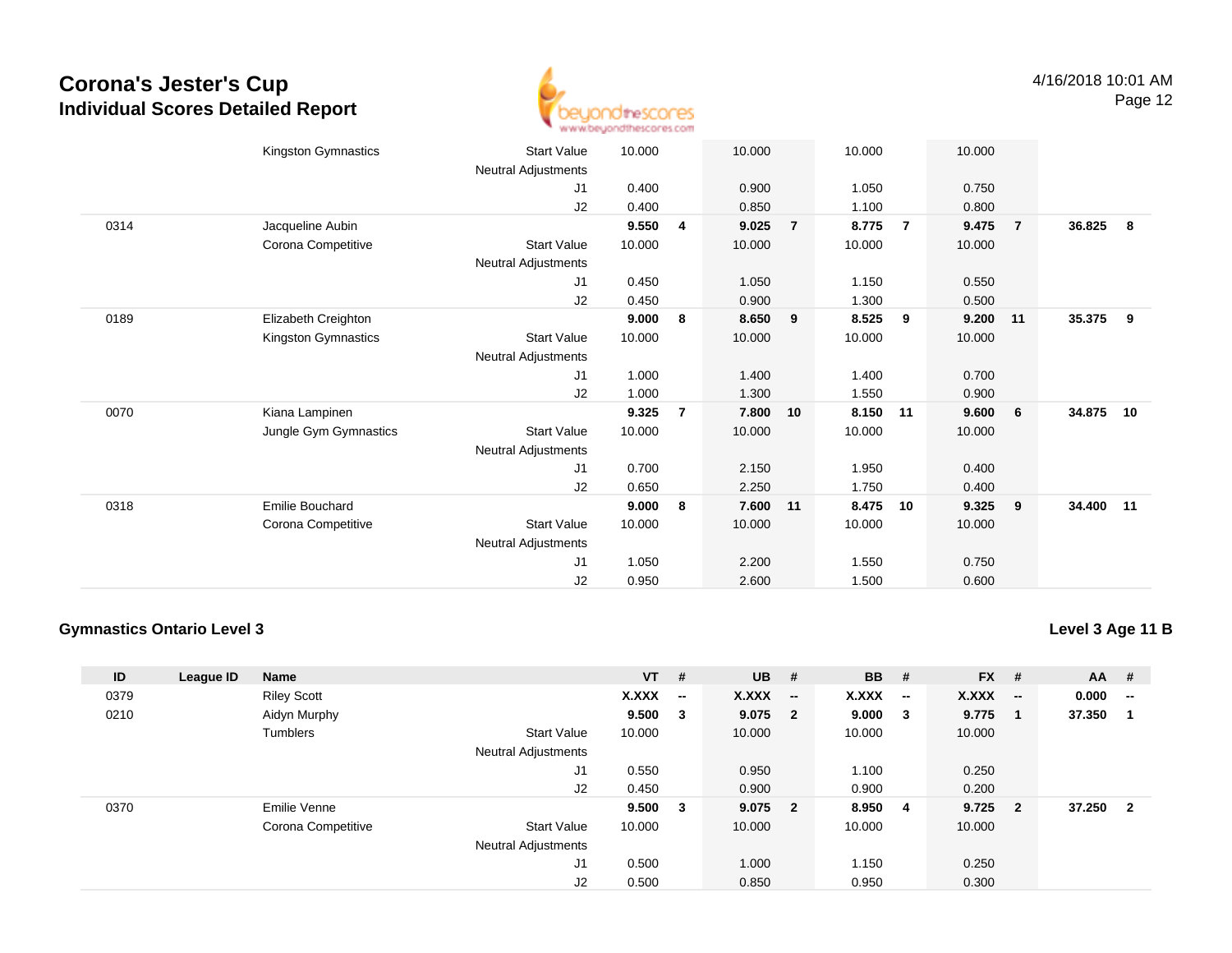

| 0433 | <b>Lilly Spencer</b>          |                            | 9.550  | $\overline{\mathbf{2}}$ | 9.050  | $\overline{\mathbf{3}}$ | 9.000    | $\overline{\mathbf{3}}$ | 9.650  | $\overline{\mathbf{3}}$ | 37.250   | $\overline{2}$          |
|------|-------------------------------|----------------------------|--------|-------------------------|--------|-------------------------|----------|-------------------------|--------|-------------------------|----------|-------------------------|
|      | Xperience                     | <b>Start Value</b>         | 10.000 |                         | 10.000 |                         | 10.000   |                         | 10.000 |                         |          |                         |
|      |                               | <b>Neutral Adjustments</b> |        |                         |        |                         |          |                         |        |                         |          |                         |
|      |                               | J1                         | 0.550  |                         | 1.000  |                         | 1.100    |                         | 0.300  |                         |          |                         |
|      |                               | J2                         | 0.350  |                         | 0.900  |                         | 0.900    |                         | 0.400  |                         |          |                         |
| 0361 | Sarah Prabaharan              |                            | 9.225  | 6                       | 9.250  | $\overline{1}$          | 9.050    | $\overline{\mathbf{2}}$ | 9.650  | $\mathbf{3}$            | 37.175   | $\overline{\mathbf{3}}$ |
|      | Corona Competitive            | <b>Start Value</b>         | 10.000 |                         | 10.000 |                         | 10.000   |                         | 10.000 |                         |          |                         |
|      |                               | <b>Neutral Adjustments</b> |        |                         |        |                         |          |                         |        |                         |          |                         |
|      |                               | J1                         | 0.800  |                         | 0.800  |                         | 0.900    |                         | 0.350  |                         |          |                         |
|      |                               | J2                         | 0.750  |                         | 0.700  |                         | 1.000    |                         | 0.350  |                         |          |                         |
| 0056 | Zoe Mackey                    |                            | 9.575  | $\mathbf{1}$            | 8.775  | $\sqrt{5}$              | 9.150    | $\overline{1}$          | 9.500  | $\overline{\mathbf{4}}$ | 37.000   | $\overline{\mathbf{4}}$ |
|      | <b>Hearts Gymnastics Club</b> | <b>Start Value</b>         | 10.000 |                         | 10.000 |                         | 10.000   |                         | 10.000 |                         |          |                         |
|      |                               | <b>Neutral Adjustments</b> |        |                         |        |                         |          |                         |        |                         |          |                         |
|      |                               | J1                         | 0.450  |                         | 1.350  |                         | 0.800    |                         | 0.500  |                         |          |                         |
|      |                               | J2                         | 0.400  |                         | 1.100  |                         | 0.900    |                         | 0.500  |                         |          |                         |
| 0421 | Soren LeBlanc                 |                            | 9.050  | 8                       | 8.900  | $\overline{\mathbf{4}}$ | 9.050    | $\overline{2}$          | 9.475  | $\sqrt{5}$              | 36.475 5 |                         |
|      | Xperience                     | <b>Start Value</b>         | 10.000 |                         | 10.000 |                         | 10.000   |                         | 10.000 |                         |          |                         |
|      |                               | <b>Neutral Adjustments</b> |        |                         |        |                         |          |                         |        |                         |          |                         |
|      |                               | J1                         | 0.900  |                         | 1.150  |                         | 0.850    |                         | 0.450  |                         |          |                         |
|      |                               | J2                         | 1.000  |                         | 1.050  |                         | 1.050    |                         | 0.600  |                         |          |                         |
| 0330 | Camila Diaz                   |                            | 9.100  | $\overline{7}$          | 8.650  | $\overline{7}$          | 8.800    | $6\phantom{1}6$         | 9.425  | 6                       | 35.975   | 6                       |
|      | Corona Competitive            | <b>Start Value</b>         | 10.000 |                         | 10.000 |                         | 10.000   |                         | 10.000 |                         |          |                         |
|      |                               | <b>Neutral Adjustments</b> |        |                         |        |                         |          |                         |        |                         |          |                         |
|      |                               | J1                         | 0.900  |                         | 1.400  |                         | 1.200    |                         | 0.650  |                         |          |                         |
|      |                               | J2                         | 0.900  |                         | 1.300  |                         | 1.200    |                         | 0.500  |                         |          |                         |
| 0030 | Alivia Lacroix                |                            | 9.250  | 5                       | 8.325  | $\overline{\mathbf{8}}$ | 8.900    | $-5$                    | 9.250  | $\overline{7}$          | 35.725   | $\overline{7}$          |
|      | <b>Club Les Sittelles</b>     | <b>Start Value</b>         | 10.000 |                         | 10.000 |                         | 10.000   |                         | 10.000 |                         |          |                         |
|      |                               | <b>Neutral Adjustments</b> |        |                         |        |                         |          |                         |        |                         |          |                         |
|      |                               | J1                         | 0.700  |                         | 1.700  |                         | 1.200    |                         | 0.750  |                         |          |                         |
|      |                               | J2                         | 0.800  |                         | 1.650  |                         | 1.000    |                         | 0.750  |                         |          |                         |
| 0006 | Rhianna Dieudonné             |                            | 9.275  | $\overline{4}$          | 8.750  | 6                       | 8.400    | $\overline{7}$          | 9.250  | $\overline{7}$          | 35.675   | 8                       |
|      | <b>Club Les Sittelles</b>     | <b>Start Value</b>         | 10.000 |                         | 10.000 |                         | 10.000   |                         | 10.000 |                         |          |                         |
|      |                               | <b>Neutral Adjustments</b> |        |                         |        |                         | $-0.100$ |                         |        |                         |          |                         |
|      |                               | J1                         | 0.700  |                         | 1.100  |                         | 1.450    |                         | 0.800  |                         |          |                         |
|      |                               | J2                         | 0.750  |                         | 1.400  |                         | 1.550    |                         | 0.700  |                         |          |                         |
| 0008 | Julia Lamadelaine             |                            | 9.100  | $\overline{7}$          | 8.275  | 9                       | 7.775    | $\overline{\mathbf{8}}$ | 9.175  | 8                       | 34.325   | 9                       |
|      | <b>Club Les Sittelles</b>     | <b>Start Value</b>         | 10.000 |                         | 10.000 |                         | 10.000   |                         | 10.000 |                         |          |                         |
|      |                               | <b>Neutral Adjustments</b> |        |                         |        |                         |          |                         |        |                         |          |                         |
|      |                               | J1                         | 0.950  |                         | 1.700  |                         | 2.150    |                         | 0.850  |                         |          |                         |
|      |                               | J2                         | 0.850  |                         | 1.750  |                         | 2.300    |                         | 0.800  |                         |          |                         |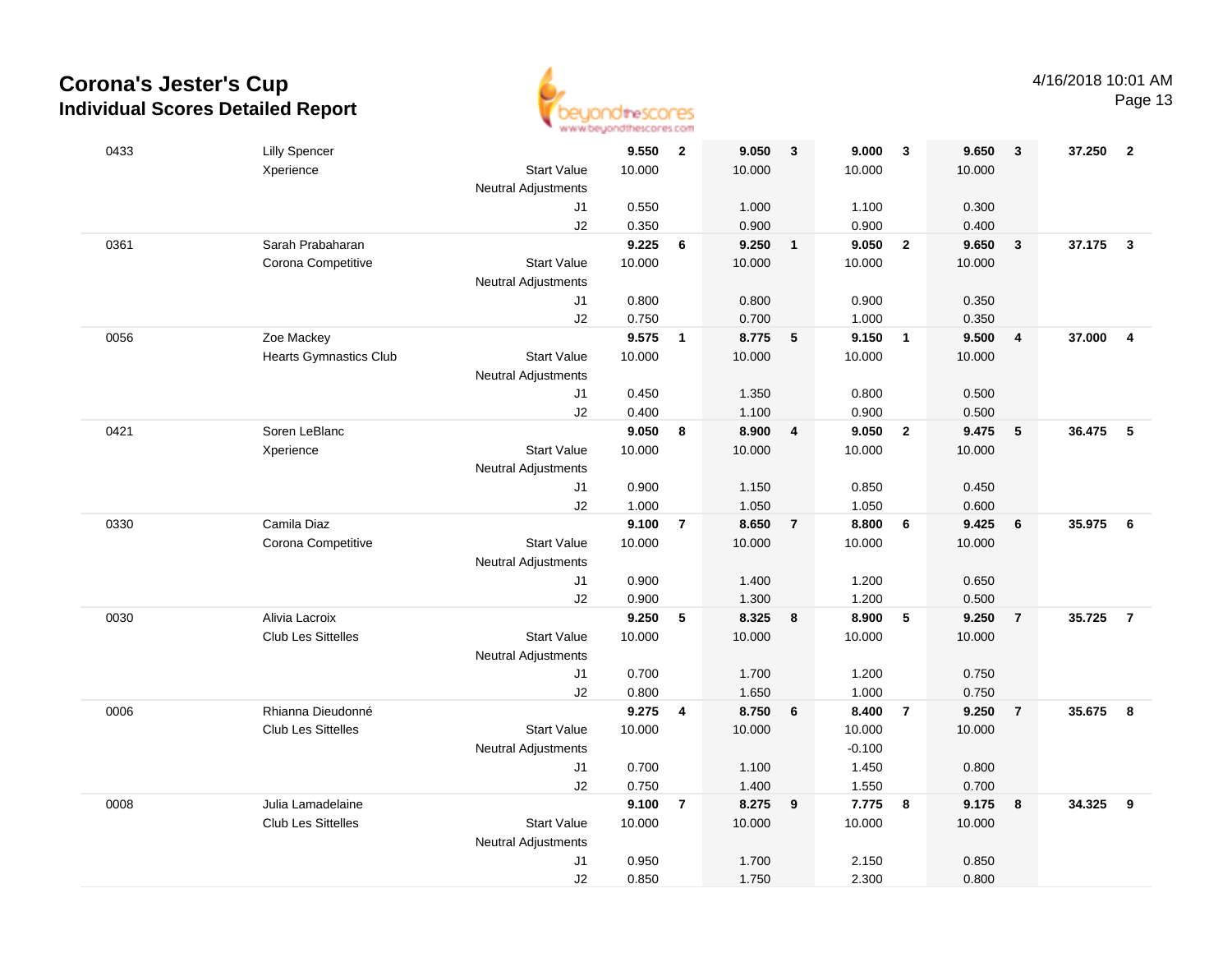

**Level 3 Age 11 C**

### **Gymnastics Ontario Level 3**

| ID   | <b>League ID</b> | <b>Name</b>                     |                            | <b>VT</b>      | #                       | <b>UB</b>      | #              | <b>BB</b>         | #              | <b>FX</b>      | #                       | AA     | #              |
|------|------------------|---------------------------------|----------------------------|----------------|-------------------------|----------------|----------------|-------------------|----------------|----------------|-------------------------|--------|----------------|
| 0132 |                  | Claire Marchildon               |                            | 9.600          | $\mathbf{2}$            | 9.375          | $\overline{2}$ | 9.250             | $\overline{1}$ | 9.575          | 3                       | 37.800 | $\mathbf{1}$   |
|      |                  | Olympia Gymnastics              | <b>Start Value</b>         | 10.000         |                         | 10.000         |                | 10.000            |                | 10.000         |                         |        |                |
|      |                  |                                 | <b>Neutral Adjustments</b> |                |                         |                |                |                   |                |                |                         |        |                |
|      |                  |                                 | J <sub>1</sub>             | 0.500          |                         | 0.700          |                | 0.850             |                | 0.400          |                         |        |                |
|      |                  |                                 | J2                         | 0.300          |                         | 0.550          |                | 0.650             |                | 0.450          |                         |        |                |
| 0412 |                  | <b>Isabelle Carroll</b>         |                            | 9.575          | $\overline{\mathbf{3}}$ | 9.600          | $\overline{1}$ | 8.550             | $\overline{4}$ | 9.875          | $\mathbf{1}$            | 37,600 | $\overline{2}$ |
|      |                  | <b>Ottawa Gymnastics Centre</b> | <b>Start Value</b>         | 10.000         |                         | 10.000         |                | 10.000            |                | 10.000         |                         |        |                |
|      |                  |                                 | <b>Neutral Adjustments</b> |                |                         |                |                |                   |                |                |                         |        |                |
|      |                  |                                 | J1                         | 0.400          |                         | 0.400          |                | 1.300             |                | 0.150          |                         |        |                |
|      |                  |                                 | J2                         | 0.450          |                         | 0.400          |                | 1.600             |                | 0.100          |                         |        |                |
| 0036 |                  | Evangeline Lawrence             |                            | 9.750          | $\mathbf{1}$            | 9.250          | $\mathbf{3}$   | 9.025             | $\mathbf{3}$   | 8.975          | 9                       | 37.000 | $\mathbf{3}$   |
|      |                  | Club Les Sittelles              | <b>Start Value</b>         | 10.000         |                         | 10.000         |                | 10.000            |                | 10.000         |                         |        |                |
|      |                  |                                 | <b>Neutral Adjustments</b> |                |                         |                |                |                   |                |                |                         |        |                |
|      |                  |                                 | J1                         | 0.300          |                         | 0.700          |                | 1.050             |                | 0.950          |                         |        |                |
|      |                  |                                 | J2                         | 0.200          |                         | 0.800          |                | 0.900             |                | 1.100          |                         |        |                |
| 0414 |                  | Avelyn Bott                     |                            | 9.475          | 6                       | 8.950          | $\overline{4}$ | 8.450             | 5              | 9.400          | $\overline{4}$          | 36.275 | $\overline{4}$ |
|      |                  | Xperience                       | <b>Start Value</b>         | 10.000         |                         | 10.000         |                | 10.000            |                | 10.000         |                         |        |                |
|      |                  |                                 | <b>Neutral Adjustments</b> |                |                         |                |                |                   |                |                |                         |        |                |
|      |                  |                                 | J <sub>1</sub>             | 0.500          |                         | 0.950          |                | 1.600             |                | 0.500          |                         |        |                |
|      |                  |                                 | J2                         | 0.550          |                         | 1.150          |                | 1.500             |                | 0.700          |                         |        |                |
| 0393 |                  | Elee Nealon                     |                            | 9.550          | $\overline{4}$          | 8.700          | 5              | 7.925             | 9              | 9.775          | $\overline{2}$          | 35.950 | 5              |
|      |                  | <b>Ottawa Gymnastics Centre</b> | <b>Start Value</b>         | 10.000         |                         | 10.000         |                | 10.000            |                | 10.000         |                         |        |                |
|      |                  |                                 | <b>Neutral Adjustments</b> |                |                         |                |                |                   |                |                |                         |        |                |
|      |                  |                                 | J1                         | 0.400          |                         | 1.200          |                | 1.950             |                | 0.250          |                         |        |                |
|      |                  |                                 | J2                         | 0.500          |                         | 1.400          |                | 2.200             |                | 0.200          |                         |        |                |
| 0136 |                  | Chelsea Wilson                  |                            | 9.250          | $\overline{7}$          | 8.150          | 8              | 9.150             | $\overline{2}$ | 9.025          | $\overline{7}$          | 35.575 | 6              |
|      |                  | Olympia Gymnastics              | <b>Start Value</b>         | 10.000         |                         | 10.000         |                | 10.000            |                | 10.000         |                         |        |                |
|      |                  |                                 | <b>Neutral Adjustments</b> |                |                         | 1.750          |                |                   |                |                |                         |        |                |
|      |                  |                                 | J1                         | 0.700          |                         |                |                | 0.950             |                | 1.050          |                         |        |                |
| 0009 |                  | Louise Imbeau                   | J2                         | 0.800<br>9.525 | 5                       | 1.950<br>8.650 | $\overline{7}$ | 0.750<br>7.775 10 |                | 0.900<br>9.575 | $\overline{\mathbf{3}}$ | 35.525 | $\overline{7}$ |
|      |                  | <b>Club Les Sittelles</b>       | <b>Start Value</b>         | 10.000         |                         | 10.000         |                | 10.000            |                |                |                         |        |                |
|      |                  |                                 | <b>Neutral Adjustments</b> |                |                         |                |                |                   |                | 10.000         |                         |        |                |
|      |                  |                                 | J <sub>1</sub>             | 0.400          |                         | 1.500          |                | 2.250             |                | 0.450          |                         |        |                |
|      |                  |                                 | J2                         | 0.550          |                         | 1.200          |                | 2.200             |                | 0.400          |                         |        |                |
|      |                  |                                 |                            |                |                         |                |                |                   |                |                |                         |        |                |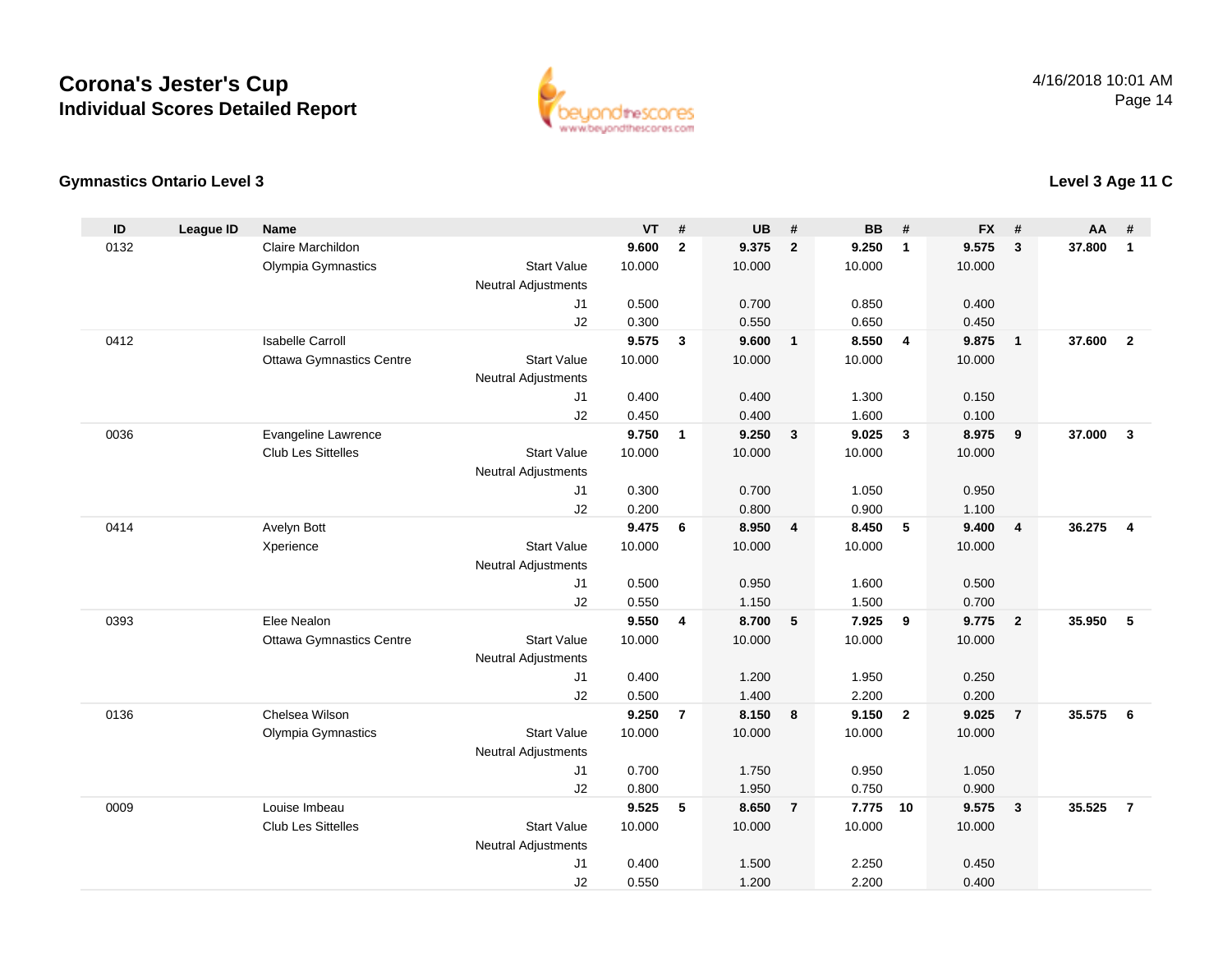

| 0104 | Nadia Nasr                |                            | 8.975  | 9  | 8.675  | 6  | 8.100    | -8             | 9.400  | $\overline{4}$ | 35.150 | - 8 |
|------|---------------------------|----------------------------|--------|----|--------|----|----------|----------------|--------|----------------|--------|-----|
|      | <b>GCGC Gymnastics</b>    | <b>Start Value</b>         | 10.000 |    | 10.000 |    | 10.000   |                | 10.000 |                |        |     |
|      |                           | Neutral Adjustments        |        |    |        |    |          |                |        |                |        |     |
|      |                           | J1                         | 1.050  |    | 1.450  |    | 1.900    |                | 0.500  |                |        |     |
|      |                           | J2                         | 1.000  |    | 1.200  |    | 1.900    |                | 0.700  |                |        |     |
| 0031 | Julianne Leveille-White   |                            | 9.550  | 4  | 8.075  | 9  | 8.100    | - 8            | 9.100  | 6              | 34.825 | - 9 |
|      | <b>Club Les Sittelles</b> | <b>Start Value</b>         | 10.000 |    | 10.000 |    | 10.000   |                | 10.000 |                |        |     |
|      |                           | Neutral Adjustments        |        |    |        |    |          |                |        |                |        |     |
|      |                           | J1                         | 0.450  |    | 2.100  |    | 1.950    |                | 1.000  |                |        |     |
|      |                           | J2                         | 0.450  |    | 1.750  |    | 1.850    |                | 0.800  |                |        |     |
| 0190 | Emma Reed                 |                            | 9.125  | 8  | 8.700  | 5  | 7.475    | 11             | 9.000  | 8              | 34.300 | 10  |
|      | Kingston Gymnastics       | <b>Start Value</b>         | 10.000 |    | 10.000 |    | 10.000   |                | 10.000 |                |        |     |
|      |                           | Neutral Adjustments        |        |    |        |    | $-0.100$ |                |        |                |        |     |
|      |                           | J1                         | 0.850  |    | 1.250  |    | 2.350    |                | 1.000  |                |        |     |
|      |                           | J2                         | 0.900  |    | 1.350  |    | 2.500    |                | 1.000  |                |        |     |
| 0337 | Bryanna Hubka             |                            | 9.475  | 6  | 7.750  | 11 | 8.275    | $\overline{7}$ | 8.800  | 10             | 34.300 | 10  |
|      | Corona Competitive        | <b>Start Value</b>         | 10.000 |    | 10.000 |    | 10.000   |                | 10.000 |                |        |     |
|      |                           | Neutral Adjustments        |        |    |        |    |          |                |        |                |        |     |
|      |                           | J1                         | 0.500  |    | 2.200  |    | 1.600    |                | 1.200  |                |        |     |
|      |                           | J2                         | 0.550  |    | 2.300  |    | 1.850    |                | 1.200  |                |        |     |
| 0069 | Lea Lemieux               |                            | 8.700  | 10 | 8.000  | 10 | 8.300    | 6              | 9.275  | 5              | 34.275 | 11  |
|      | Jungle Gym Gymnastics     | <b>Start Value</b>         | 10.000 |    | 10.000 |    | 10.000   |                | 10.000 |                |        |     |
|      |                           | <b>Neutral Adjustments</b> |        |    |        |    |          |                |        |                |        |     |
|      |                           | J1                         | 1.400  |    | 2.000  |    | 1.600    |                | 0.750  |                |        |     |
|      |                           | J2                         | 1.200  |    | 2.000  |    | 1.800    |                | 0.700  |                |        |     |

### **Gymnastics Ontario Level 3**

**Level 3 age 12 A**

| ID   | League ID | Name                          |                            | $VT$ # |                         | <b>UB</b> | #   | <b>BB</b> | # | $FX$ # |                         | AA     | - #                     |
|------|-----------|-------------------------------|----------------------------|--------|-------------------------|-----------|-----|-----------|---|--------|-------------------------|--------|-------------------------|
| 0043 |           | Ella Buzminski                |                            | 9.400  | - 4                     | 8.750     | - 5 | 9.350     |   | 9.850  |                         | 37.350 |                         |
|      |           | <b>Hearts Gymnastics Club</b> | <b>Start Value</b>         | 10.000 |                         | 10.000    |     | 10.000    |   | 10.000 |                         |        |                         |
|      |           |                               | Neutral Adjustments        |        |                         |           |     |           |   |        |                         |        |                         |
|      |           |                               | J1                         | 0.600  |                         | 1.200     |     | 0.600     |   | 0.200  |                         |        |                         |
|      |           |                               | J2                         | 0.600  |                         | 1.300     |     | 0.700     |   | 0.100  |                         |        |                         |
| 0203 |           | Hannah Britton                |                            | 9.500  | $\overline{\mathbf{2}}$ | 9.400     |     | 8.900     | 4 | 9.300  | $\overline{\mathbf{4}}$ | 37.100 | $\overline{\mathbf{2}}$ |
|      |           | Tumblers                      | <b>Start Value</b>         | 10.000 |                         | 10.000    |     | 10.000    |   | 10.000 |                         |        |                         |
|      |           |                               | <b>Neutral Adjustments</b> |        |                         |           |     |           |   |        |                         |        |                         |
|      |           |                               | J1                         | 0.500  |                         | 0.600     |     | 1.050     |   | 0.750  |                         |        |                         |
|      |           |                               | J2                         | 0.500  |                         | 0.600     |     | 1.150     |   | 0.650  |                         |        |                         |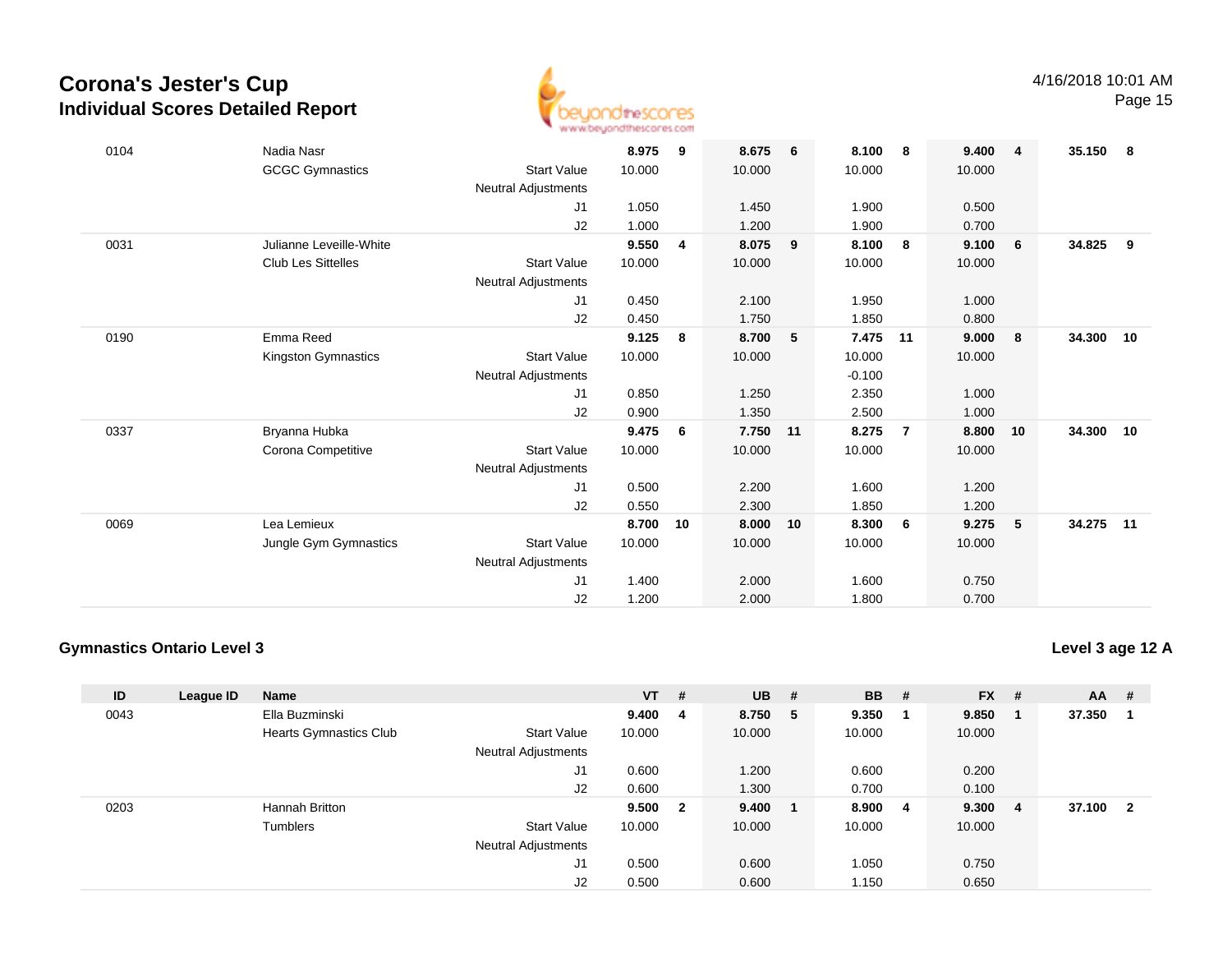

| 0211 | Danika Timothee           |                            | 9.450  | $\mathbf{3}$   | 9.300    | $\overline{2}$  | 8.550  | $\overline{7}$          | 9.375  | $\mathbf{3}$   | 36.675 | 3               |
|------|---------------------------|----------------------------|--------|----------------|----------|-----------------|--------|-------------------------|--------|----------------|--------|-----------------|
|      | Tumblers                  | <b>Start Value</b>         | 10.000 |                | 10.000   |                 | 10.000 |                         | 10.000 |                |        |                 |
|      |                           | <b>Neutral Adjustments</b> |        |                |          |                 |        |                         |        |                |        |                 |
|      |                           | J1                         | 0.600  |                | 0.650    |                 | 1.400  |                         | 0.700  |                |        |                 |
|      |                           | J2                         | 0.500  |                | 0.750    |                 | 1.500  |                         | 0.550  |                |        |                 |
| 0013 | <b>Emilyne Stalker</b>    |                            | 9.600  | $\mathbf{1}$   | 8.575    | 6               | 9.025  | $\overline{\mathbf{2}}$ | 9.425  | $\overline{2}$ | 36.625 | $\overline{4}$  |
|      | <b>Club Les Sittelles</b> | <b>Start Value</b>         | 10.000 |                | 10.000   |                 | 10.000 |                         | 10.000 |                |        |                 |
|      |                           | <b>Neutral Adjustments</b> |        |                |          |                 |        |                         |        |                |        |                 |
|      |                           | J1                         | 0.400  |                | 1.350    |                 | 0.950  |                         | 0.550  |                |        |                 |
|      |                           | J2                         | 0.400  |                | 1.500    |                 | 1.000  |                         | 0.600  |                |        |                 |
| 0422 | Clara Lemoine             |                            | 9.100  | $\overline{7}$ | 8.875    | $\overline{4}$  | 8.800  | $\sqrt{5}$              | 9.275  | 5              | 36.050 | $\sqrt{5}$      |
|      | Xperience                 | <b>Start Value</b>         | 10.000 |                | 10.000   |                 | 10.000 |                         | 10.000 |                |        |                 |
|      |                           | <b>Neutral Adjustments</b> |        |                |          |                 |        |                         |        |                |        |                 |
|      |                           | J1                         | 1.000  |                | 1.200    |                 | 1.300  |                         | 0.800  |                |        |                 |
|      |                           | J2                         | 0.800  |                | 1.050    |                 | 1.100  |                         | 0.650  |                |        |                 |
| 0159 | Katelyn Gimby             |                            | 9.350  | 5              | 8.400    | 8               | 9.000  | $\overline{\mathbf{3}}$ | 9.125  | 6              | 35.875 | $6\phantom{1}6$ |
|      | Olympia Gymnastics        | <b>Start Value</b>         | 10.000 |                | 10.000   |                 | 10.000 |                         | 10.000 |                |        |                 |
|      |                           | <b>Neutral Adjustments</b> |        |                |          |                 |        |                         |        |                |        |                 |
|      |                           | J1                         | 0.750  |                | 1.450    |                 | 1.050  |                         | 0.950  |                |        |                 |
|      |                           | J2                         | 0.550  |                | 1.750    |                 | 0.950  |                         | 0.800  |                |        |                 |
| 0012 | Anais Thompson            |                            | 9.200  | 6              | 8.750    | $5\phantom{.0}$ | 8.775  | $6\phantom{1}6$         | 8.925  | 8              | 35.650 | $\overline{7}$  |
|      | <b>Club Les Sittelles</b> | <b>Start Value</b>         | 10.000 |                | 10.000   |                 | 10.000 |                         | 10.000 |                |        |                 |
|      |                           | <b>Neutral Adjustments</b> |        |                |          |                 |        |                         |        |                |        |                 |
|      |                           | J1                         | 0.900  |                | 1.250    |                 | 1.300  |                         | 1.000  |                |        |                 |
|      |                           | J2                         | 0.700  |                | 1.250    |                 | 1.150  |                         | 1.150  |                |        |                 |
| 0343 | <b>Brooke Krause</b>      |                            | 8.800  | 10             | 8.450    | $\overline{7}$  | 8.475  | $\overline{\mathbf{8}}$ | 8.800  | 9              | 34.525 | 8               |
|      | Corona Competitive        | <b>Start Value</b>         | 10.000 |                | 10.000   |                 | 10.000 |                         | 10.000 |                |        |                 |
|      |                           | <b>Neutral Adjustments</b> |        |                |          |                 |        |                         |        |                |        |                 |
|      |                           | J1                         | 1.100  |                | 1.450    |                 | 1.450  |                         | 1.100  |                |        |                 |
|      |                           | J2                         | 1.300  |                | 1.650    |                 | 1.600  |                         | 1.300  |                |        |                 |
| 0065 | Alexandra Zito            |                            | 9.075  | 8              | 9.050    | $\mathbf{3}$    | 7.500  | 10                      | 8.725  | 10             | 34.350 | 9               |
|      | Jungle Gym Gymnastics     | <b>Start Value</b>         | 10.000 |                | 10.000   |                 | 10.000 |                         | 10.000 |                |        |                 |
|      |                           | <b>Neutral Adjustments</b> |        |                |          |                 |        |                         |        |                |        |                 |
|      |                           | J1                         | 0.950  |                | 0.800    |                 | 2.600  |                         | 1.350  |                |        |                 |
|      |                           | J2                         | 0.900  |                | 1.100    |                 | 2.400  |                         | 1.200  |                |        |                 |
| 0431 | Jasmine Roy               |                            | 9.000  | 9              | 7.900    | 9               | 8.425  | 9                       | 8.950  | $\overline{7}$ | 34.275 | 10              |
|      | Xperience                 | <b>Start Value</b>         | 10.000 |                | 10.000   |                 | 10.000 |                         | 10.000 |                |        |                 |
|      |                           | <b>Neutral Adjustments</b> |        |                | $-0.200$ |                 |        |                         |        |                |        |                 |
|      |                           | J1                         | 0.900  |                | 2.000    |                 | 1.650  |                         | 1.000  |                |        |                 |
|      |                           | J2                         | 1.100  |                | 1.800    |                 | 1.500  |                         | 1.100  |                |        |                 |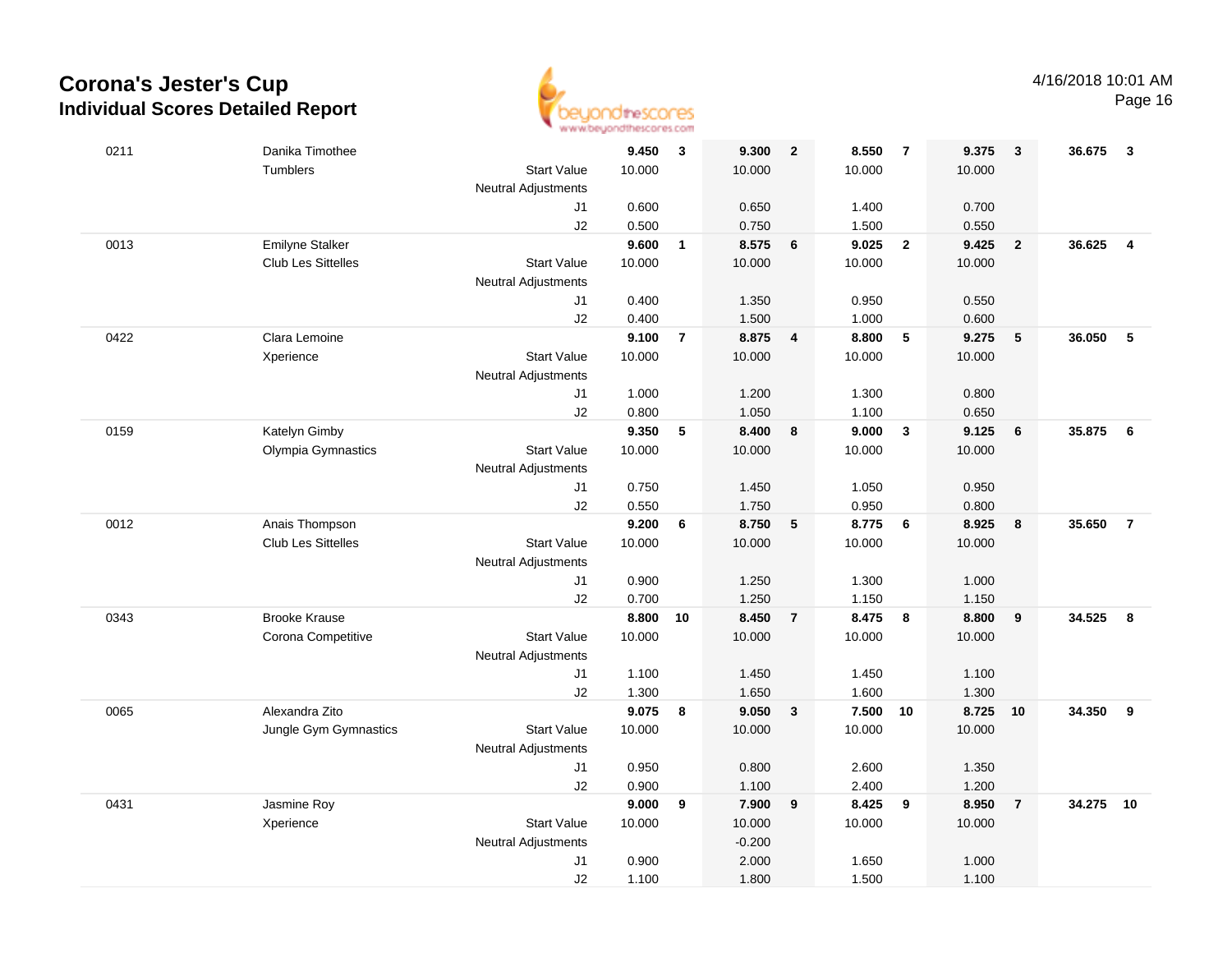

### **Gymnastics Ontario Level 3**

| ID   | <b>League ID</b> | <b>Name</b>                   |                            | <b>VT</b>      | #            | <b>UB</b>      | #              | <b>BB</b>      | #                       | <b>FX</b>      | #              | AA     | #              |
|------|------------------|-------------------------------|----------------------------|----------------|--------------|----------------|----------------|----------------|-------------------------|----------------|----------------|--------|----------------|
| 0044 |                  | Megan Boyd                    |                            | 9.525          | $\mathbf{2}$ | 9.325          | $\mathbf{1}$   | 9.475          | $\overline{1}$          | 9.625          | $\mathbf{1}$   | 37.950 | $\mathbf{1}$   |
|      |                  | <b>Hearts Gymnastics Club</b> | <b>Start Value</b>         | 10.000         |              | 10.000         |                | 10.000         |                         | 10.000         |                |        |                |
|      |                  |                               | <b>Neutral Adjustments</b> |                |              |                |                |                |                         |                |                |        |                |
|      |                  |                               | J <sub>1</sub>             | 0.500          |              | 0.600          |                | 0.500          |                         | 0.350          |                |        |                |
|      |                  |                               | J2                         | 0.450          |              | 0.750          |                | 0.550          |                         | 0.400          |                |        |                |
| 0359 |                  | <b>Emily Philpott</b>         |                            | 9.325          | 5            | 9.125          | $\overline{2}$ | 9.075          | $\overline{\mathbf{3}}$ | 9.475          | $\overline{2}$ | 37.000 | $\overline{2}$ |
|      |                  | Corona Competitive            | <b>Start Value</b>         | 10.000         |              | 10.000         |                | 10.000         |                         | 10.000         |                |        |                |
|      |                  |                               | <b>Neutral Adjustments</b> |                |              |                |                |                |                         |                |                |        |                |
|      |                  |                               | J1                         | 0.700          |              | 0.900          |                | 0.900          |                         | 0.500          |                |        |                |
|      |                  |                               | J2                         | 0.650          |              | 0.850          |                | 0.950          |                         | 0.550          |                |        |                |
| 0424 |                  | Gabrielle Massicotte          |                            | 9.575          | $\mathbf{1}$ | 9.025          | 5              | 9.050          | $\overline{4}$          | 9.350          | $\mathbf{3}$   | 37.000 | $\overline{2}$ |
|      |                  | Xperience                     | <b>Start Value</b>         | 10.000         |              | 10.000         |                | 10.000         |                         | 10.000         |                |        |                |
|      |                  |                               | <b>Neutral Adjustments</b> |                |              |                |                |                |                         |                |                |        |                |
|      |                  |                               | J1                         | 0.400          |              | 0.900          |                | 0.950          |                         | 0.650          |                |        |                |
|      |                  |                               | J2                         | 0.450          |              | 1.050          |                | 0.950          |                         | 0.650          |                |        |                |
| 0423 |                  | Grace Leslie                  |                            | 9.350          | 4            | 9.050          | $\overline{4}$ | 8.650          | 6                       | 9.250          | 5              | 36.300 | $\mathbf{3}$   |
|      |                  | Xperience                     | <b>Start Value</b>         | 10.000         |              | 10.000         |                | 10.000         |                         | 10.000         |                |        |                |
|      |                  |                               | <b>Neutral Adjustments</b> |                |              |                |                |                |                         |                |                |        |                |
|      |                  |                               | J <sub>1</sub>             | 0.700          |              | 0.900          |                | 1.450          |                         | 0.700          |                |        |                |
|      |                  |                               | J2                         | 0.600          |              | 1.000          |                | 1.250          |                         | 0.800          |                |        |                |
| 0319 |                  | Sophie Bouchard               |                            | 9.225          | 6            | 8.900          | $\overline{7}$ | 9.100          | $\overline{2}$          | 8.675          | 8              | 35.900 | $\overline{4}$ |
|      |                  | Corona Competitive            | <b>Start Value</b>         | 10.000         |              | 10.000         |                | 10.000         |                         | 10.000         |                |        |                |
|      |                  |                               | <b>Neutral Adjustments</b> |                |              |                |                |                |                         |                |                |        |                |
|      |                  |                               | J1                         | 0.750          |              | 1.150          |                | 0.900          |                         | 1.350          |                |        |                |
|      |                  | Ava Lambe                     | J2                         | 0.800          | 8            | 1.050          |                | 0.900          | 5                       | 1.300          |                | 35,875 | 5              |
| 0156 |                  |                               |                            | 9.100          |              | 9.050          | $\overline{4}$ | 8.775          |                         | 8.950          | $\overline{7}$ |        |                |
|      |                  | Olympia Gymnastics            | <b>Start Value</b>         | 10.000         |              | 10.000         |                | 10.000         |                         | 10.000         |                |        |                |
|      |                  |                               | <b>Neutral Adjustments</b> | 0.800          |              | 1.000          |                | 1.350          |                         | 1.000          |                |        |                |
|      |                  |                               | J1                         |                |              |                |                |                |                         |                |                |        |                |
| 0416 |                  | Jayden Colligan               | J2                         | 1.000<br>9.450 | $\mathbf{3}$ | 0.900<br>9.100 | $\mathbf{3}$   | 1.100<br>7.600 | 8                       | 1.100<br>9.275 | $\overline{4}$ | 35.425 | 6              |
|      |                  |                               | <b>Start Value</b>         | 10.000         |              | 10.000         |                | 10.000         |                         |                |                |        |                |
|      |                  | Xperience                     | <b>Neutral Adjustments</b> |                |              |                |                |                |                         | 10.000         |                |        |                |
|      |                  |                               | J1                         | 0.550          |              | 1.000          |                | 2.400          |                         | 0.700          |                |        |                |
|      |                  |                               | J2                         | 0.550          |              | 0.800          |                | 2.400          |                         | 0.750          |                |        |                |
|      |                  |                               |                            |                |              |                |                |                |                         |                |                |        |                |

**Level 3 age 12 B**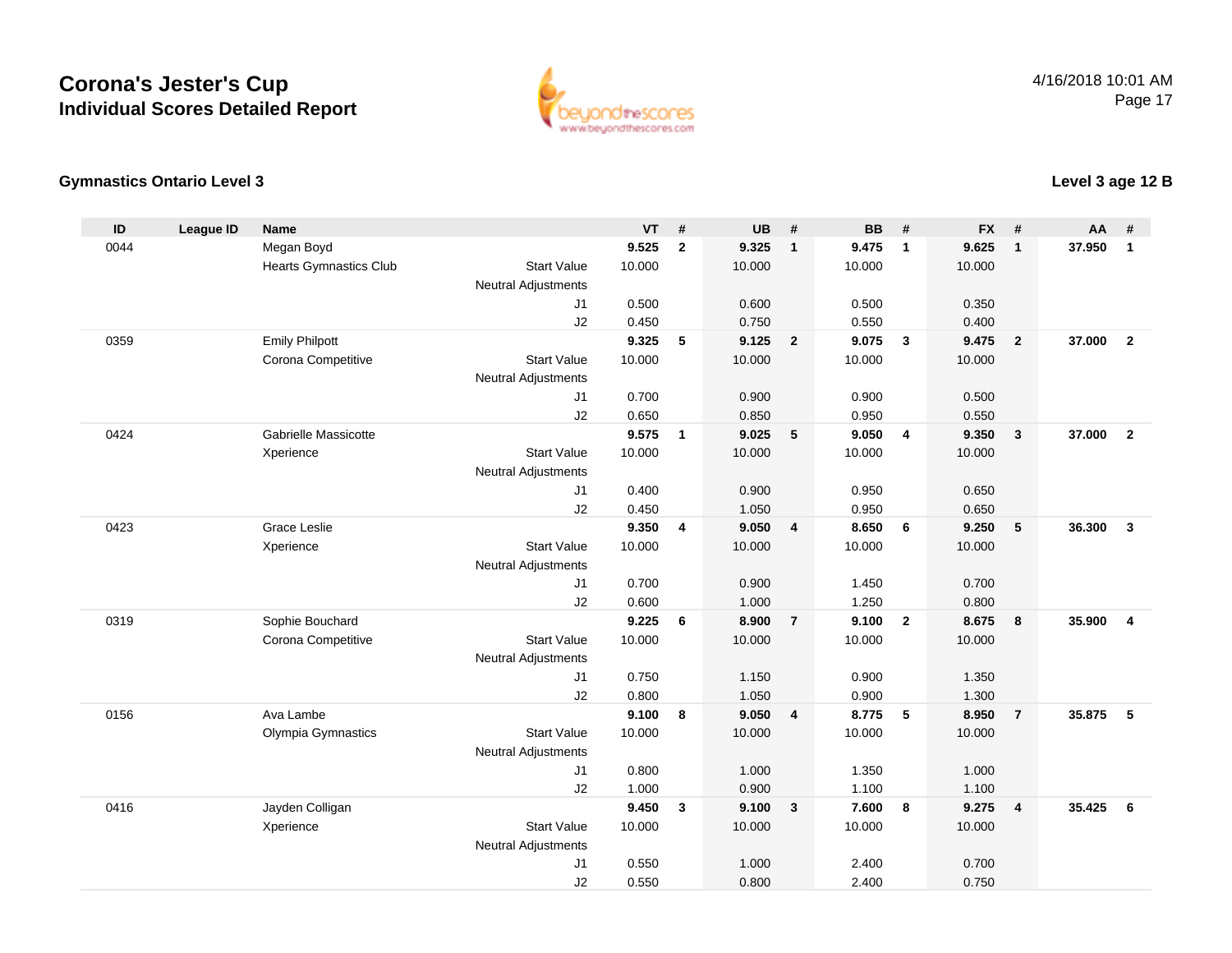

## 4/16/2018 10:01 AM

Page 18

| 0349 | Ava MacPhee        |                            | 9.175  | 8.925<br>6 | 8.075  | 9.075  | 35.250 |
|------|--------------------|----------------------------|--------|------------|--------|--------|--------|
|      | Corona Competitive | <b>Start Value</b>         | 10.000 | 10.000     | 10.000 | 10.000 |        |
|      |                    | <b>Neutral Adjustments</b> |        |            |        |        |        |
|      |                    | ا ب                        | 0.800  | 1.100      | 2.000  | 0.950  |        |
|      |                    | J2                         | 0.850  | 1.050      | 1.850  | 0.900  |        |

### **Gymnastics Ontario Level 3**

**Level 3 age 14 A**

| ID   | League ID | <b>Name</b>                   |                            | <b>VT</b>    | #              | <b>UB</b>    | #                        | <b>BB</b>    | #                        | <b>FX</b>    | #              | AA     | #                        |
|------|-----------|-------------------------------|----------------------------|--------------|----------------|--------------|--------------------------|--------------|--------------------------|--------------|----------------|--------|--------------------------|
| 0208 |           | Emma Lindquist                |                            | <b>X.XXX</b> | --             | <b>X.XXX</b> | $\overline{\phantom{a}}$ | <b>X.XXX</b> | $\overline{\phantom{a}}$ | <b>X.XXX</b> | --             | 0.000  | $\overline{\phantom{a}}$ |
| 0204 |           | Ashley Colin                  |                            | 9.350        | $\overline{2}$ | 9.350        | $\mathbf{1}$             | 9.575        | $\overline{1}$           | 9.600        | $\mathbf{1}$   | 37.875 | $\mathbf{1}$             |
|      |           | Tumblers                      | <b>Start Value</b>         | 10.000       |                | 10.000       |                          | 10.000       |                          | 10.000       |                |        |                          |
|      |           |                               | <b>Neutral Adjustments</b> |              |                |              |                          |              |                          |              |                |        |                          |
|      |           |                               | J1                         | 0.650        |                | 0.600        |                          | 0.500        |                          | 0.300        |                |        |                          |
|      |           |                               | J2                         | 0.650        |                | 0.700        |                          | 0.350        |                          | 0.500        |                |        |                          |
| 0329 |           | Leah Desroches                |                            | 9.250        | 4              | 9.000        | $\overline{2}$           | 9.500        | $\overline{2}$           | 9.275        | 5              | 37.025 | $\overline{2}$           |
|      |           | Corona Competitive            | <b>Start Value</b>         | 10.000       |                | 10.000       |                          | 10.000       |                          | 10.000       |                |        |                          |
|      |           |                               | <b>Neutral Adjustments</b> |              |                |              |                          |              |                          |              |                |        |                          |
|      |           |                               | J1                         | 0.800        |                | 1.000        |                          | 0.400        |                          | 0.700        |                |        |                          |
|      |           |                               | J2                         | 0.700        |                | 1.000        |                          | 0.600        |                          | 0.750        |                |        |                          |
| 0135 |           | Gloria De Capua               |                            | 9.425        | 1              | 8.900        | $\mathbf{3}$             | 9.300        | 6                        | 9.300        | $\overline{4}$ | 36.925 | 3                        |
|      |           | Olympia Gymnastics            | <b>Start Value</b>         | 10.000       |                | 10.000       |                          | 10.000       |                          | 10.000       |                |        |                          |
|      |           |                               | <b>Neutral Adjustments</b> |              |                |              |                          |              |                          |              |                |        |                          |
|      |           |                               | J1                         | 0.600        |                | 1.150        |                          | 0.700        |                          | 0.700        |                |        |                          |
|      |           |                               | J2                         | 0.550        |                | 1.050        |                          | 0.700        |                          | 0.700        |                |        |                          |
| 0198 |           | Eva Reid                      |                            | 9.000        | 6              | 9.000        | $\overline{2}$           | 9.400        | $\overline{4}$           | 9.300        | $\overline{4}$ | 36.700 | $\overline{4}$           |
|      |           | Kingston Gymnastics           | <b>Start Value</b>         | 10.000       |                | 10.000       |                          | 10.000       |                          | 10.000       |                |        |                          |
|      |           |                               | <b>Neutral Adjustments</b> |              |                |              |                          |              |                          |              |                |        |                          |
|      |           |                               | J1                         | 1.000        |                | 1.050        |                          | 0.500        |                          | 0.700        |                |        |                          |
|      |           |                               | J2                         | 1.000        |                | 0.950        |                          | 0.700        |                          | 0.700        |                |        |                          |
| 0372 |           | <b>Elizabeth Waters</b>       |                            | 9.125        | 5              | 8.575        | 5                        | 9.425        | $\mathbf{3}$             | 9.325        | $\mathbf{3}$   | 36.450 | 5                        |
|      |           | Corona Competitive            | <b>Start Value</b>         | 10.000       |                | 10.000       |                          | 10.000       |                          | 10.000       |                |        |                          |
|      |           |                               | Neutral Adjustments        |              |                |              |                          |              |                          |              |                |        |                          |
|      |           |                               | J1                         | 0.800        |                | 1.500        |                          | 0.500        |                          | 0.650        |                |        |                          |
|      |           |                               | J2                         | 0.950        |                | 1.350        |                          | 0.650        |                          | 0.700        |                |        |                          |
| 0054 |           | <b>Averie Hall</b>            |                            | 8.800        | 8              | 8.350        | 6                        | 9.375        | 5                        | 9.350        | $\overline{2}$ | 35.875 | 6                        |
|      |           | <b>Hearts Gymnastics Club</b> | <b>Start Value</b>         | 10.000       |                | 10.000       |                          | 10.000       |                          | 10.000       |                |        |                          |
|      |           |                               | <b>Neutral Adjustments</b> |              |                |              |                          | $-0.100$     |                          |              |                |        |                          |
|      |           |                               | J <sub>1</sub>             | 1.300        |                | 1.600        |                          | 0.400        |                          | 0.600        |                |        |                          |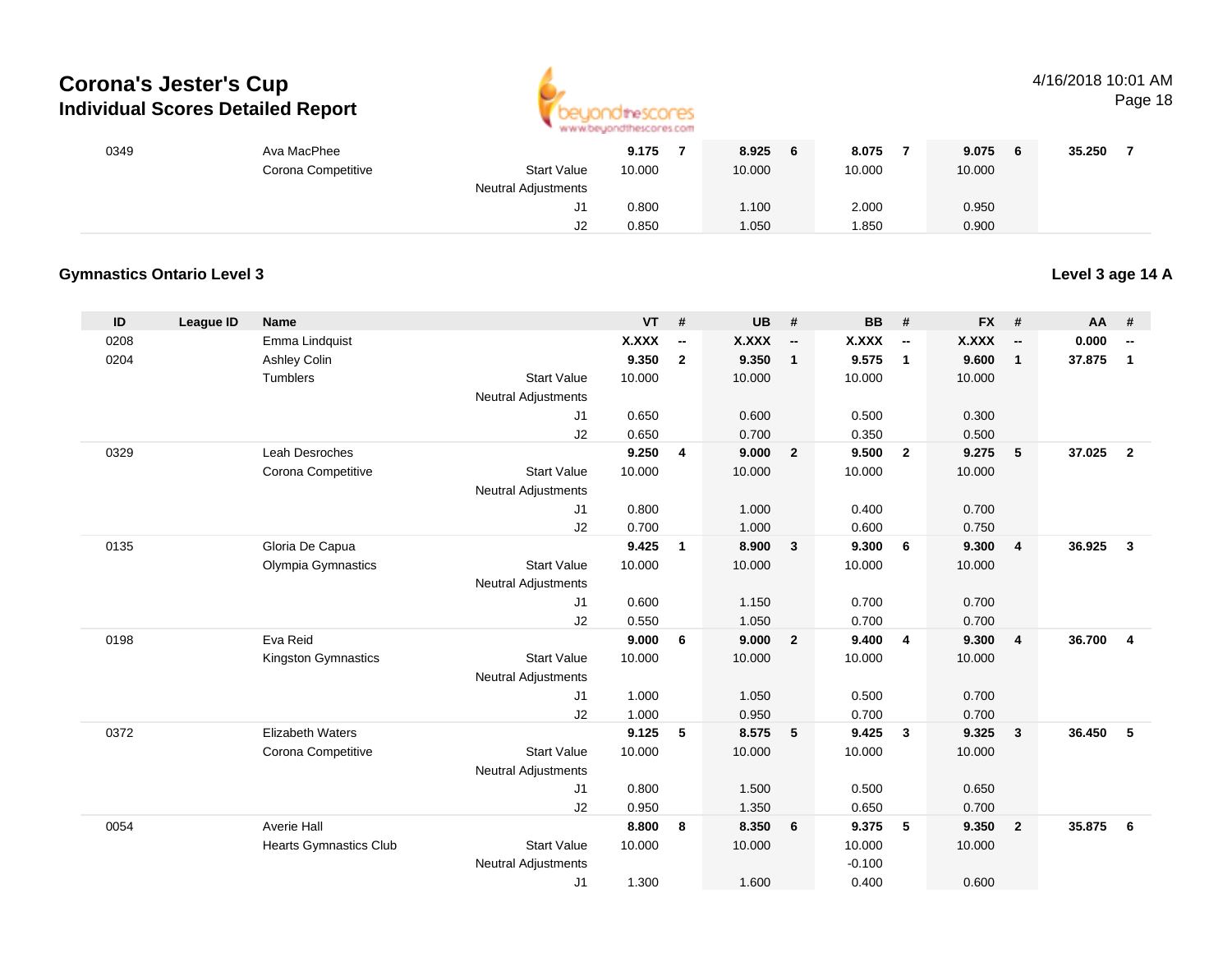

|      |                           | J2                         | 1.100           |   | 1.700   |                | 0.650  |                | 0.700  |     |        |    |
|------|---------------------------|----------------------------|-----------------|---|---------|----------------|--------|----------------|--------|-----|--------|----|
| 0024 | Danielle Luke             |                            | $9.325 \quad 3$ |   | 8.750 4 |                | 8.825  | - 8            | 8.875  | - 6 | 35.775 |    |
|      | <b>Club Les Sittelles</b> | <b>Start Value</b>         | 10.000          |   | 10.000  |                | 10.000 |                | 10.000 |     |        |    |
|      |                           | <b>Neutral Adjustments</b> |                 |   |         |                |        |                |        |     |        |    |
|      |                           | J1                         | 0.750           |   | 1.350   |                | 1.100  |                | 1.000  |     |        |    |
|      |                           | J2                         | 0.600           |   | 1.150   |                | 1.250  |                | 1.250  |     |        |    |
| 0200 | Jody Beach                |                            | 8.825           | 7 | 8.275   | $\overline{7}$ | 9.050  | $\overline{7}$ | 8.250  | - 7 | 34.400 | -8 |
|      | Kingston Gymnastics       | <b>Start Value</b>         | 10.000          |   | 10.000  |                | 10.000 |                | 10.000 |     |        |    |
|      |                           | <b>Neutral Adjustments</b> |                 |   |         |                |        |                |        |     |        |    |
|      |                           | J1                         | .200            |   | 1.800   |                | 0.900  |                | 1.750  |     |        |    |
|      |                           | J2                         | 1.150           |   | 1.650   |                | 1.000  |                | 1.750  |     |        |    |

#### **Gymnastics Ontario Level 3**

**Level 3 age 14 B**

| ID   | League ID | Name                            |                            | <b>VT</b> | #              | <b>UB</b> | #                       | BB     | #            | <b>FX</b> | #            | $AA$ # |                         |
|------|-----------|---------------------------------|----------------------------|-----------|----------------|-----------|-------------------------|--------|--------------|-----------|--------------|--------|-------------------------|
| 0395 |           | Meghan Lawrence                 |                            | 9.325     | $\overline{2}$ | 8.600     | $\overline{4}$          | 9.550  | $\mathbf{1}$ | 9.250     | 3            | 36.725 | $\mathbf 1$             |
|      |           | <b>Ottawa Gymnastics Centre</b> | <b>Start Value</b>         | 10.000    |                | 10.000    |                         | 10.000 |              | 10.000    |              |        |                         |
|      |           |                                 | <b>Neutral Adjustments</b> |           |                |           |                         |        |              |           |              |        |                         |
|      |           |                                 | J1                         | 0.750     |                | 1.300     |                         | 0.400  |              | 0.800     |              |        |                         |
|      |           |                                 | J <sub>2</sub>             | 0.600     |                | 1.500     |                         | 0.500  |              | 0.700     |              |        |                         |
| 0336 |           | Zoe Hanlon                      |                            | 9.075     | 4              | 8.775     | $\overline{\mathbf{2}}$ | 9.125  | -3           | 9.475     | $\mathbf{1}$ | 36.450 | $\overline{\mathbf{2}}$ |
|      |           | Corona Competitive              | <b>Start Value</b>         | 10.000    |                | 10.000    |                         | 10.000 |              | 10.000    |              |        |                         |
|      |           |                                 | Neutral Adjustments        |           |                |           |                         |        |              |           |              |        |                         |
|      |           |                                 | J <sub>1</sub>             | 0.950     |                | 1.300     |                         | 1.000  |              | 0.400     |              |        |                         |
|      |           |                                 | J <sub>2</sub>             | 0.900     |                | 1.150     |                         | 0.750  |              | 0.650     |              |        |                         |
| 0427 |           | Jayden O'Regan                  |                            | 9.325     | $\overline{2}$ | 8.600     | $\overline{4}$          | 8.850  | 6            | 9.350     | $\mathbf{2}$ | 36.125 | 3                       |
|      |           | Xperience                       | <b>Start Value</b>         | 10.000    |                | 10.000    |                         | 10.000 |              | 10.000    |              |        |                         |
|      |           |                                 | <b>Neutral Adjustments</b> |           |                |           |                         |        |              |           |              |        |                         |
|      |           |                                 | J <sub>1</sub>             | 0.650     |                | 1.450     |                         | 1.100  |              | 0.650     |              |        |                         |
|      |           |                                 | J <sub>2</sub>             | 0.700     |                | 1.350     |                         | 1.200  |              | 0.650     |              |        |                         |
| 0053 |           | <b>Madison Gardinier</b>        |                            | 9.000     | 5              | 8.725     | $\overline{\mathbf{3}}$ | 9.000  | -5           | 9.175     | 5            | 35.900 | $\overline{4}$          |
|      |           | Hearts Gymnastics Club          | <b>Start Value</b>         | 10.000    |                | 10.000    |                         | 10.000 |              | 10.000    |              |        |                         |
|      |           |                                 | <b>Neutral Adjustments</b> |           |                |           |                         |        |              |           |              |        |                         |
|      |           |                                 | J <sub>1</sub>             | 0.950     |                | 1.250     |                         | 1.000  |              | 0.750     |              |        |                         |
|      |           |                                 | J <sub>2</sub>             | 1.050     |                | 1.300     |                         | 1.000  |              | 0.900     |              |        |                         |
| 0374 |           | Anabelle Woolverton             |                            | 9.350     | 1              | 8.825     | $\overline{\mathbf{1}}$ | 8.000  | 8            | 9.250     | 3            | 35.425 | 5                       |
|      |           | Corona Competitive              | <b>Start Value</b>         | 10.000    |                | 10.000    |                         | 10.000 |              | 10.000    |              |        |                         |
|      |           |                                 | <b>Neutral Adjustments</b> |           |                |           |                         |        |              |           |              |        |                         |
|      |           |                                 | J1                         | 0.700     |                | 1.250     |                         | 1.800  |              | 0.800     |              |        |                         |